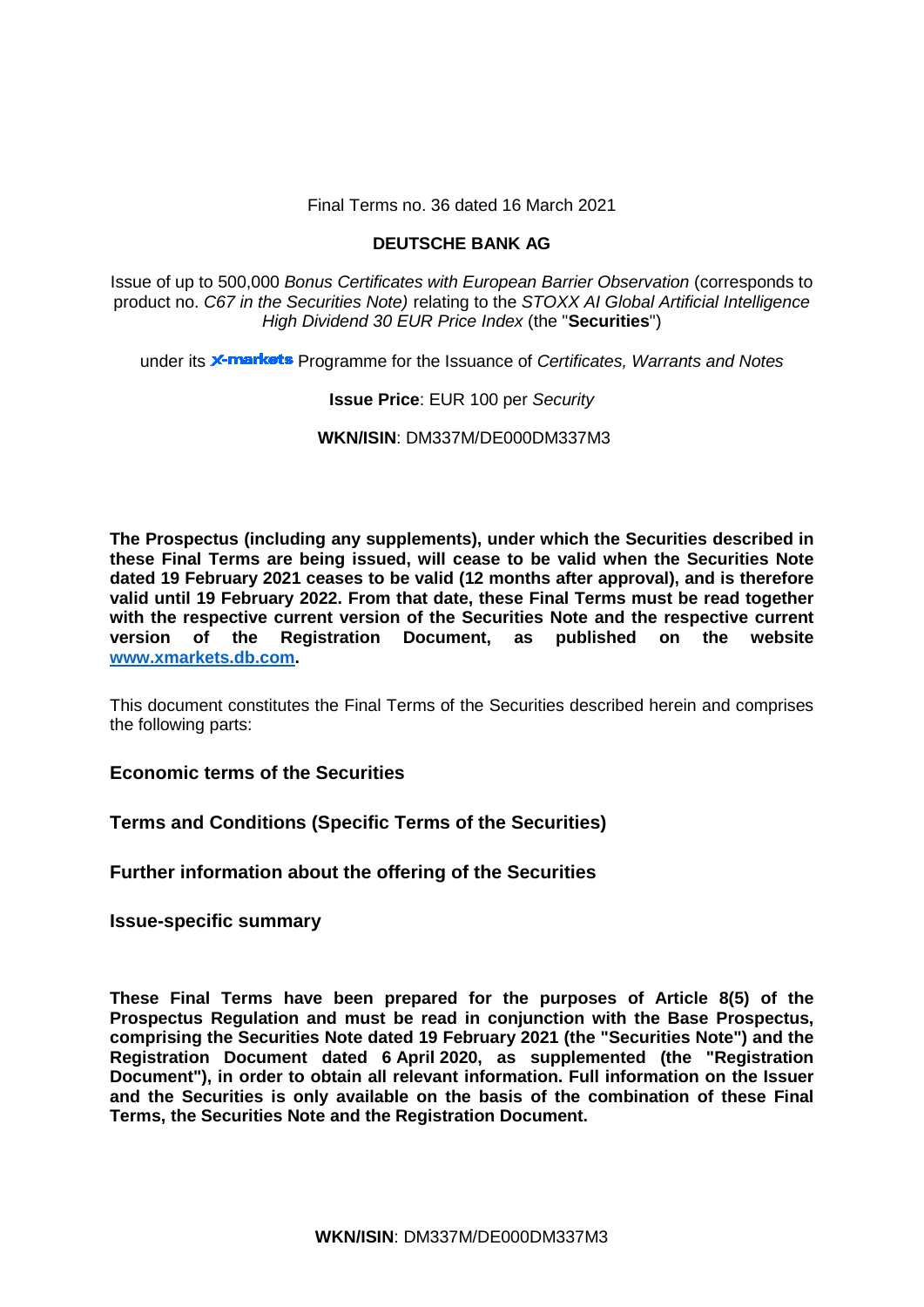**The Securities Note dated 19 February 2021, the Registration Document dated 6 April 2020, any supplements to the Base Prospectus or the Registration Document, and the Final Terms are published, in accordance with Article 21(2)(a) of the**  Regulation, in electronic form on the Issuer's website **[\(www.xmarkets.db.com\)](http://www.xmarkets.db.com/).**

**In addition, the Securities Note dated 19 February 2021 and the Registration Document dated 6 April 2020 and any supplements to the Base Prospectus or the Registration Document shall be available free of charge at the registered office of the Issuer, Deutsche Bank AG, Mainzer Landstrasse 11-17, 60329 Frankfurt am Main, and its Milan branch, Via Filippo Turati 27, 20121 Milan, Italy.**

## **A summary of the individual issuance is annexed to the Final Terms.**

Terms not otherwise defined herein shall have the meaning given in the General Conditions of the Securities set out in the Terms and Conditions.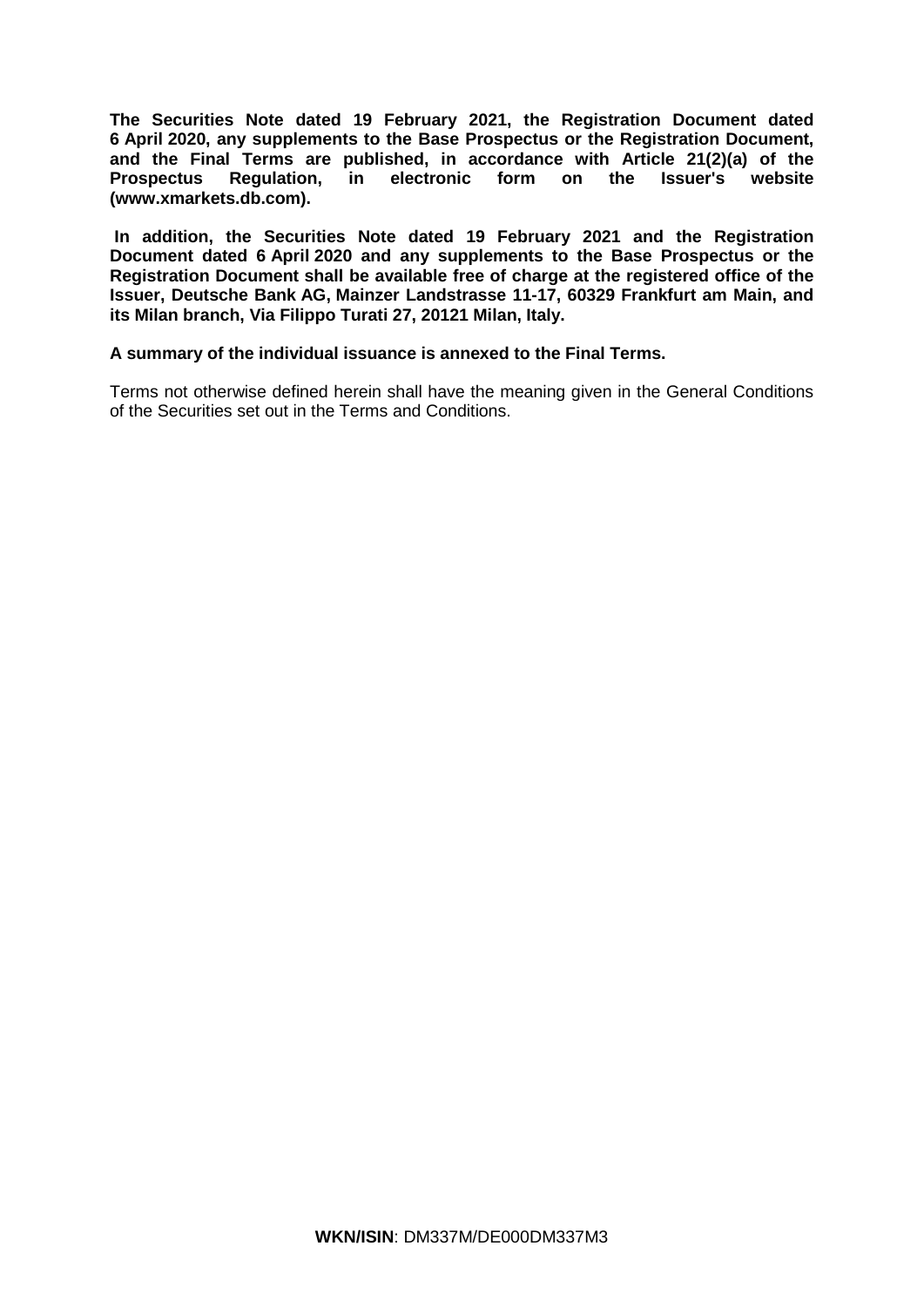# **Economic terms of the Securities**

The following description of the Security explains the economic terms of the Security and its characteristics.

# **Product No. C67: Bonus Certificate with European Barrier Observation**

With this Bonus Certificate with European Barrier Observation, investors receive a Cash Amount on the Settlement Date, the amount of which depends on the performance of the Underlying.

- a) If the Final Reference Level is equal to or above the Barrier, the Cash Amount is equal to the higher of the Bonus Amount and the product of (x) the Multiplier and (y) the sum of (xx) the Initial Reference Level, and (yy) the difference between the Final Reference Level and the Initial Reference Level, multiplied with the Participation Factor. The Cash Amount is at a minimum equal to the Bonus Amount.
- b) If the Final Reference Level is below the Barrier, the Cash Amount is no longer equal to a minimum of the Bonus Amount, but instead equal to the Final Reference Level taking into account the Multiplier (1:1 participation in the performance of the Underlying).

In return for the chance to receive payment of the Bonus Amount, investors waive their claims deriving from the Underlying (e.g. voting rights, dividends).

During the term investors receive no payment of current income, such as interest.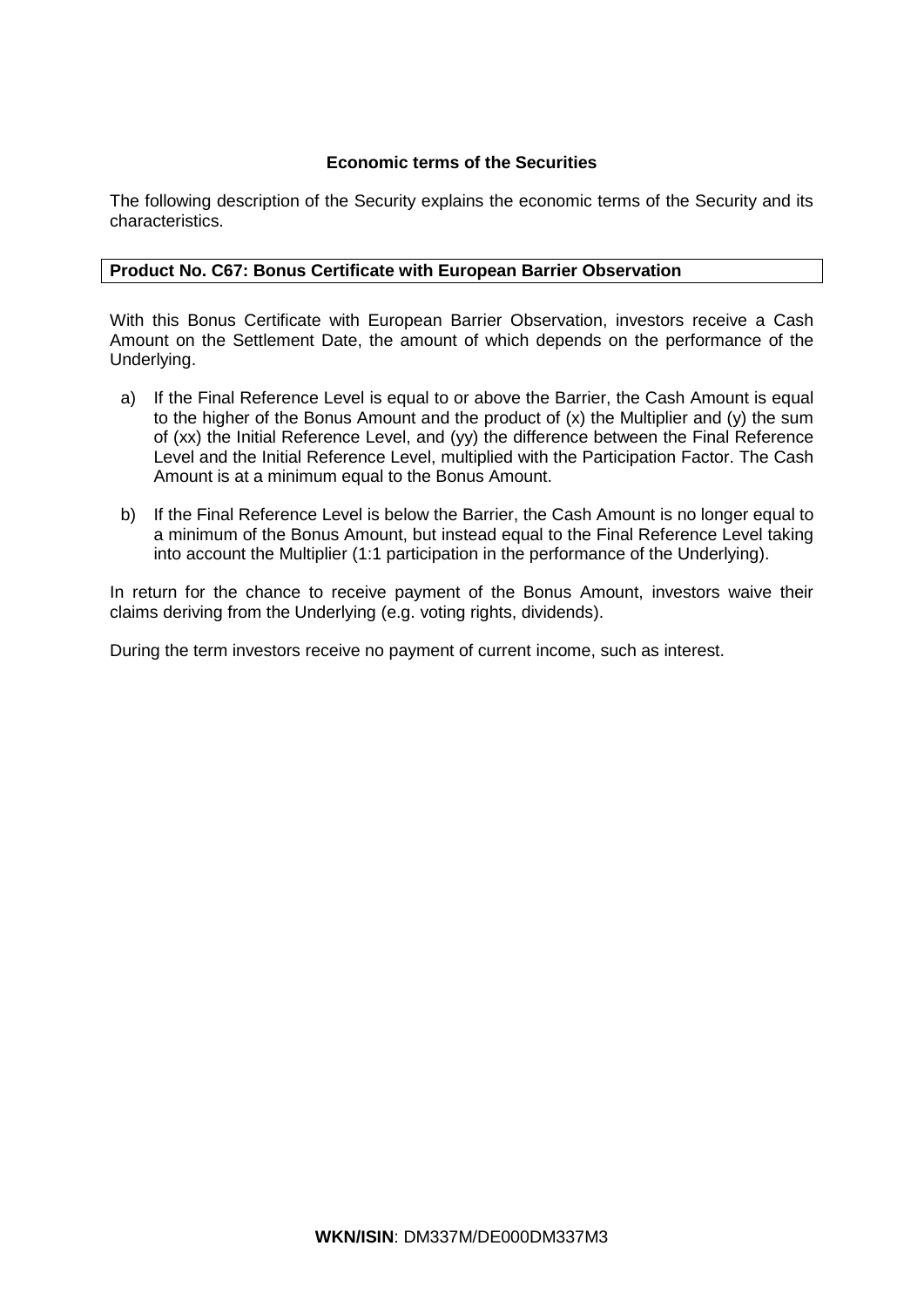# **Terms and Conditions**

The following "**Specific Terms of the Securities**" relating to the Securities shall, for the relevant Series of Securities, complete and put in concrete terms the General Conditions of the Securities for the purposes of such Series of Securities. The Specific Terms of the Securities and the General Conditions of the Securities together constitute the "**Terms and Conditions**" of the relevant Securities.

| Security Type                      | Certificate / Bonus Certificate with European Barrier Observation - Green<br><b>Securities</b>          |
|------------------------------------|---------------------------------------------------------------------------------------------------------|
| <b>ISIN</b>                        | DE000DM337M3                                                                                            |
| <b>WKN</b>                         | <b>DM337M</b>                                                                                           |
| <b>Issuer</b>                      | Deutsche Bank AG, Frankfurt am Main                                                                     |
| Number of the<br><b>Securities</b> | up to 500,000 Securities at EUR 100.00 each with an aggregate nominal<br>amount of up to EUR 50,000,000 |
| <b>Issue Price</b>                 | EUR 100 per Certificate                                                                                 |
| Initial Issue Price                | EUR 100 per Certificate                                                                                 |
| <b>Issue Date</b>                  | 31 March 2021                                                                                           |
| <b>Calculation Agent</b>           | The Issuer                                                                                              |
| Underlying                         | Type: Index                                                                                             |
|                                    | Name: STOXX AI Global Artificial Intelligence High Dividend 30 EUR Price Index                          |
|                                    | Index Sponsor: STOXX Limited                                                                            |
|                                    | Bloomberg Page: SXAAIHDP Index                                                                          |
|                                    | RIC: .SXAAIHDP                                                                                          |
|                                    | Reference Source: as defined in §5 (3) (k) of the General Conditions                                    |
|                                    | Multi-Exchange Index: applicable                                                                        |
|                                    | Related Exchange: as defined in §5 (3) (m) of the General Conditions                                    |
|                                    | Reference Currency: EUR                                                                                 |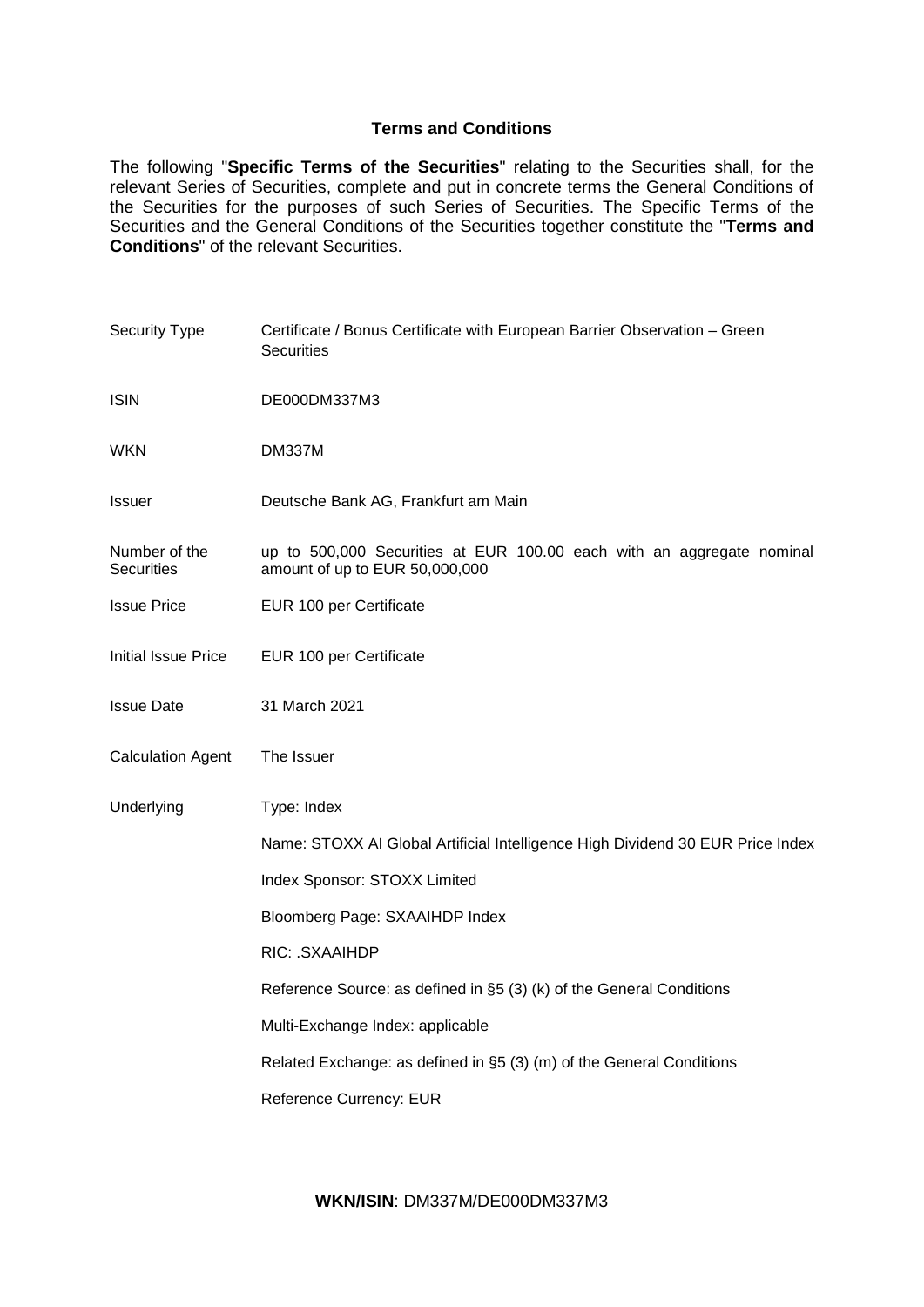| Settlement                           | <b>Cash Settlement</b>                                                                                                                                                                                                   |
|--------------------------------------|--------------------------------------------------------------------------------------------------------------------------------------------------------------------------------------------------------------------------|
| Multiplier                           | EUR 100 divided by the Initial Reference Level                                                                                                                                                                           |
| Initial Reference<br>Level           | The Reference Level on the Initial Valuation Date                                                                                                                                                                        |
| <b>Final Reference</b><br>Level      | The Reference Level on the Valuation Date                                                                                                                                                                                |
| Reference Level                      | In respect of any day, an amount (which shall be deemed to be a monetary<br>value in the Settlement Currency) equal to the Relevant Reference Level Value<br>on such day quoted by or published on the Reference Source. |
| Relevant<br>Reference Level<br>Value | The official closing level of the Underlying on the Reference Source                                                                                                                                                     |
| <b>Initial Valuation</b><br>Date     | 30 March 2021                                                                                                                                                                                                            |
| <b>Valuation Date</b>                | 24 March 2025                                                                                                                                                                                                            |
| <b>Settlement Date</b>               | 31 March 2025 or, if such day is not a Business Day, the Settlement Date is<br>postponed to the next day which is a Business Day.                                                                                        |
| Coupon Payment                       | Coupon Payment does not apply                                                                                                                                                                                            |

# **General Definitions Applicable to Certificates**

Barrier 65 per cent. of the Initial Reference Level

Participation Factor 130%

# **Product No. C67: Bonus Certificate with European Barrier Observation**

Cash Amount (a) If the Final Reference Level is greater than or equal to the Barrier, the higher of:

# **WKN/ISIN**: DM337M/DE000DM337M3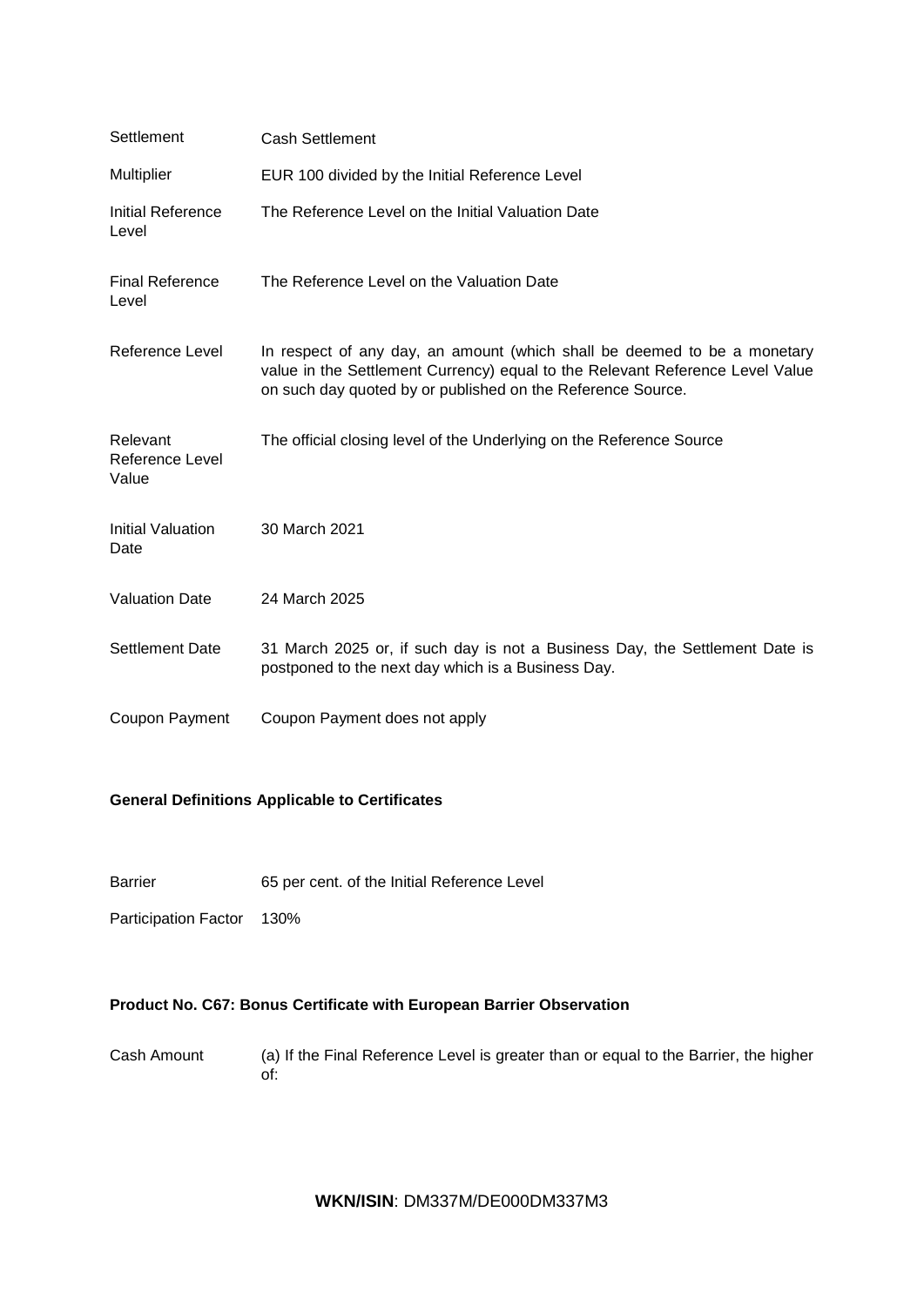|                                  | the Bonus Amount and<br>(i)                                                                                                                                                                                                                                                                                                                                                                                                                |
|----------------------------------|--------------------------------------------------------------------------------------------------------------------------------------------------------------------------------------------------------------------------------------------------------------------------------------------------------------------------------------------------------------------------------------------------------------------------------------------|
|                                  | (ii) the product of $(x)$ the Multiplier and $(y)$ the sum of:                                                                                                                                                                                                                                                                                                                                                                             |
|                                  | (xx) the Initial Reference Level, and                                                                                                                                                                                                                                                                                                                                                                                                      |
|                                  | (yy) the difference between the Final Reference Level and the Initial<br>Reference Level, multiplied with the Participation Factor,                                                                                                                                                                                                                                                                                                        |
|                                  | (b) otherwise, the product of the Final Reference Level and the Multiplier                                                                                                                                                                                                                                                                                                                                                                 |
| <b>Bonus Amount</b>              | 100 per cent of the Initial Reference Level multiplied by the Multiplier.                                                                                                                                                                                                                                                                                                                                                                  |
|                                  | <b>Further Definitions Applicable to the Securities</b>                                                                                                                                                                                                                                                                                                                                                                                    |
| Type of Exercise                 | European Style                                                                                                                                                                                                                                                                                                                                                                                                                             |
| <b>Exercise Date</b>             | The Valuation Date                                                                                                                                                                                                                                                                                                                                                                                                                         |
| <b>Automatic Exercise</b>        | Automatic Exercise is applicable.                                                                                                                                                                                                                                                                                                                                                                                                          |
|                                  |                                                                                                                                                                                                                                                                                                                                                                                                                                            |
| Settlement<br>Currency           | <b>EUR</b>                                                                                                                                                                                                                                                                                                                                                                                                                                 |
| <b>Business Day</b>              | A day on which the Trans-European Automated Real-time Gross settlement<br>Express Transfer (TARGET2) system (or any successor thereto) is open, and<br>on which commercial banks and foreign exchange markets settle payments in<br>the Business Day Location(s) specified in the Specific Terms of the Securities<br>and on which each relevant Clearing Agent settles payments. Saturday and<br>Sunday are not considered Business Days. |
| <b>Business Day</b><br>Locations | London                                                                                                                                                                                                                                                                                                                                                                                                                                     |
| Form of Securities               | Global Security in bearer form                                                                                                                                                                                                                                                                                                                                                                                                             |
| <b>Clearing Agent</b>            | Euroclear Bank S.A./N.V., 1 boulevard Albert II, 1210 Bruxelles, Belgium                                                                                                                                                                                                                                                                                                                                                                   |
|                                  | Clearstream Banking Luxembourg S.A., 42 avenue John F. Kennedy, L-1855<br>Luxembourg                                                                                                                                                                                                                                                                                                                                                       |

**WKN/ISIN**: DM337M/DE000DM337M3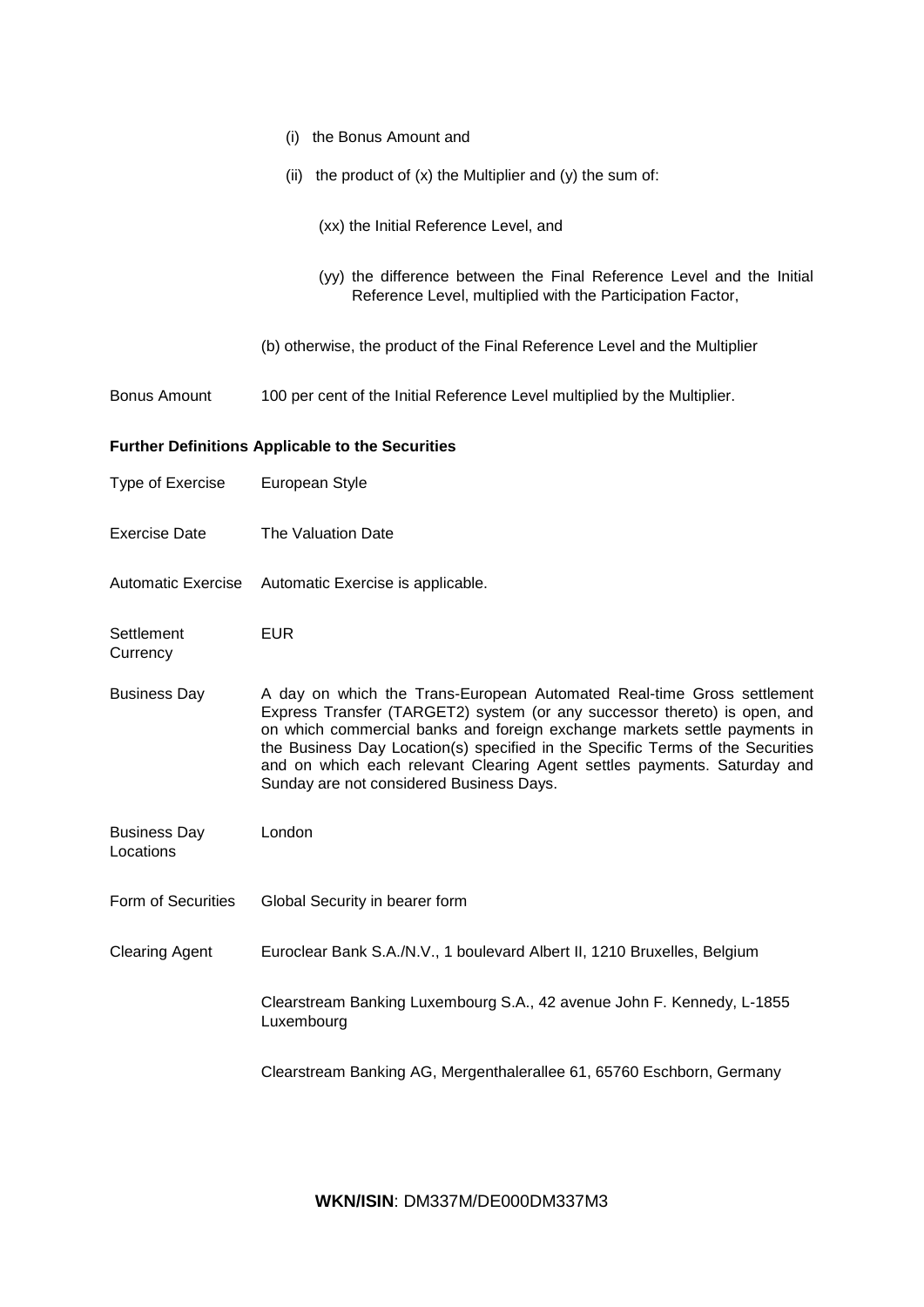Governing Law German law

# **Further information about the offering of the Securities**

| <b>Listing and trading</b>                                    |                                                                                                                                                                                                                                                                                                                                |
|---------------------------------------------------------------|--------------------------------------------------------------------------------------------------------------------------------------------------------------------------------------------------------------------------------------------------------------------------------------------------------------------------------|
| Listing and trading                                           | Application will be made to admit to trading the<br>Securities on the multilateral trading facility (MTF)<br>EuroTLX of EuroTLX SIM S.p.A., which is not a<br>regulated market for the purposes of Directive<br>2014/65/EU (as amended).                                                                                       |
|                                                               | No application has been made to admit the Securities to<br>the regulated market of any exchange.                                                                                                                                                                                                                               |
| Minimum trade size                                            | One Security                                                                                                                                                                                                                                                                                                                   |
| Estimate of total expenses related to<br>admission to trading | EUR 3,000                                                                                                                                                                                                                                                                                                                      |
| <b>Offering of Securities</b>                                 |                                                                                                                                                                                                                                                                                                                                |
| Investor minimum subscription amount                          | One Security                                                                                                                                                                                                                                                                                                                   |
| Investor maximum subscription amount                          | Not Applicable                                                                                                                                                                                                                                                                                                                 |
| The subscription period                                       | Applications to subscribe for the Securities may be<br>made through the Distributor from 16 March 2021<br>(inclusively) until the "Primary Market End Date" which<br>is 26 March 2021 (inclusively) (subject to adjustment)<br>during the hours in which banks are generally open for<br>business in Italy.                    |
|                                                               | The Issuer reserves the right for any reason to reduce<br>the number of Securities offered.                                                                                                                                                                                                                                    |
|                                                               | In the event that during the Subscription Period the<br>requests exceed the amount of the offer destined to<br>prospective investors equal to the maximum aggregate<br>nominal amount, the Issuer may proceed to early<br>terminate the Subscription Period and may immediately<br>suspend the acceptance of further requests. |
|                                                               | Any such change or any amendment to the Subscription<br>Period will be communicated to investors by means of a<br>notice published on the website of the Issuer (www.it.x-<br>markets.db.com).                                                                                                                                 |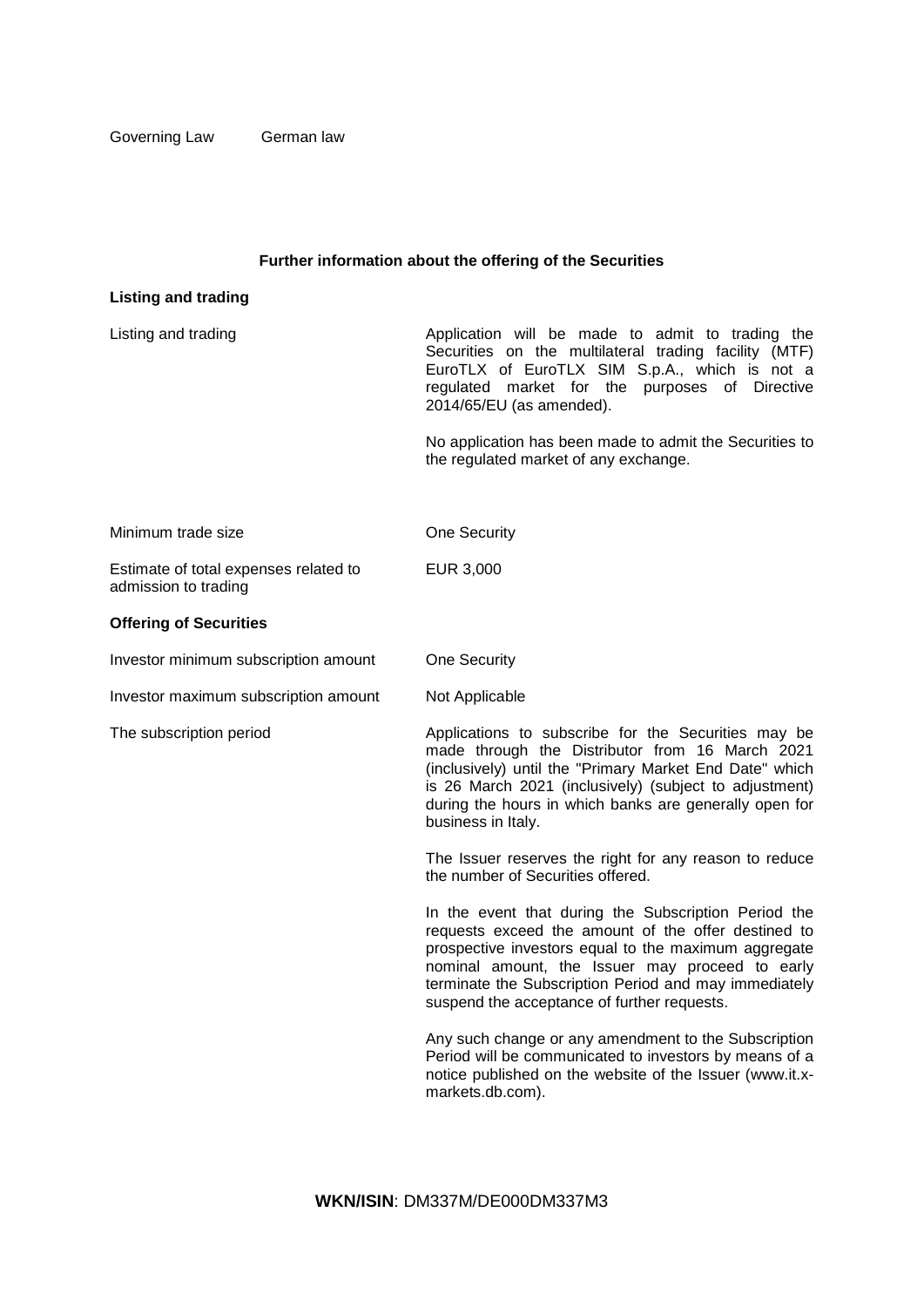| Cancellation of the issuance of the<br><b>Securities</b>                                                            | The Issuer reserves the right for any reason to cancel<br>the issuance of the Securities.                                                                                                                                                                                                                                                                 |
|---------------------------------------------------------------------------------------------------------------------|-----------------------------------------------------------------------------------------------------------------------------------------------------------------------------------------------------------------------------------------------------------------------------------------------------------------------------------------------------------|
|                                                                                                                     | Any such decision will be communicated to investors by<br>means of a notice published on the website of the Issuer<br>(www.it.x-markets.db.com).                                                                                                                                                                                                          |
|                                                                                                                     | For the avoidance of doubt, if any application has been<br>made by a potential investor and the Issuer exercises<br>such a right, each such potential investor shall not be<br>entitled to subscribe or otherwise purchase any<br>Securities.                                                                                                             |
| Early closing of the subscription period of<br>the Securities                                                       | The Issuer reserves the right for any reason to close the<br>Subscription Period early.                                                                                                                                                                                                                                                                   |
|                                                                                                                     | Any such decision will be communicated to investors by<br>means of a notice published on the website of the Issuer<br>(www.it.x-markets.db.com)                                                                                                                                                                                                           |
| Conditions to which the offer is subject:                                                                           | Offers of the Securities are conditional on and subject to<br>admission to listing being obtained by the Issue Date<br>otherwise the offer will be deemed withdrawn and the<br>issuance cancelled.                                                                                                                                                        |
| Description of the application process:                                                                             | Applications for the Securities can be made in Italy at<br>participating branches of a Distributor.                                                                                                                                                                                                                                                       |
|                                                                                                                     | Applications will be in accordance with the relevant<br>Distributor's usual procedures, notified to investors by<br>the relevant Distributor                                                                                                                                                                                                              |
|                                                                                                                     | Prospective investors will not be required to enter into<br>any contractual arrangements directly with the Issuer<br>relating to the subscription for the Securities                                                                                                                                                                                      |
| Description of possibility to reduce<br>subscriptions and manner for refunding<br>excess amount paid by applicants: | Not applicable                                                                                                                                                                                                                                                                                                                                            |
| Details of the method and time limits for<br>paying up and delivering the Securities:                               | Investors will be notified by the Issuer or the relevant<br>financial intermediary of their allocations of Securities<br>and the settlement arrangements in respect thereof. The<br>Securities will be issued on the Issue Date and the<br>Securities will be delivered on the Value Date against<br>payment to the Issuer of the net subscription price. |
| Manner in and date on which results of the<br>offer are to be made public:                                          | The Issuer will in its sole discretion determine the final<br>amount of Securities to be issued (which will be<br>dependent on the outcome of the offer), up to a limit of<br>500,000 Securities                                                                                                                                                          |
|                                                                                                                     | The precise number of Securities to be issued will be<br>published on the website of the Issuer (www.it.x-<br>markets.db.com) on or around the Issue Date                                                                                                                                                                                                 |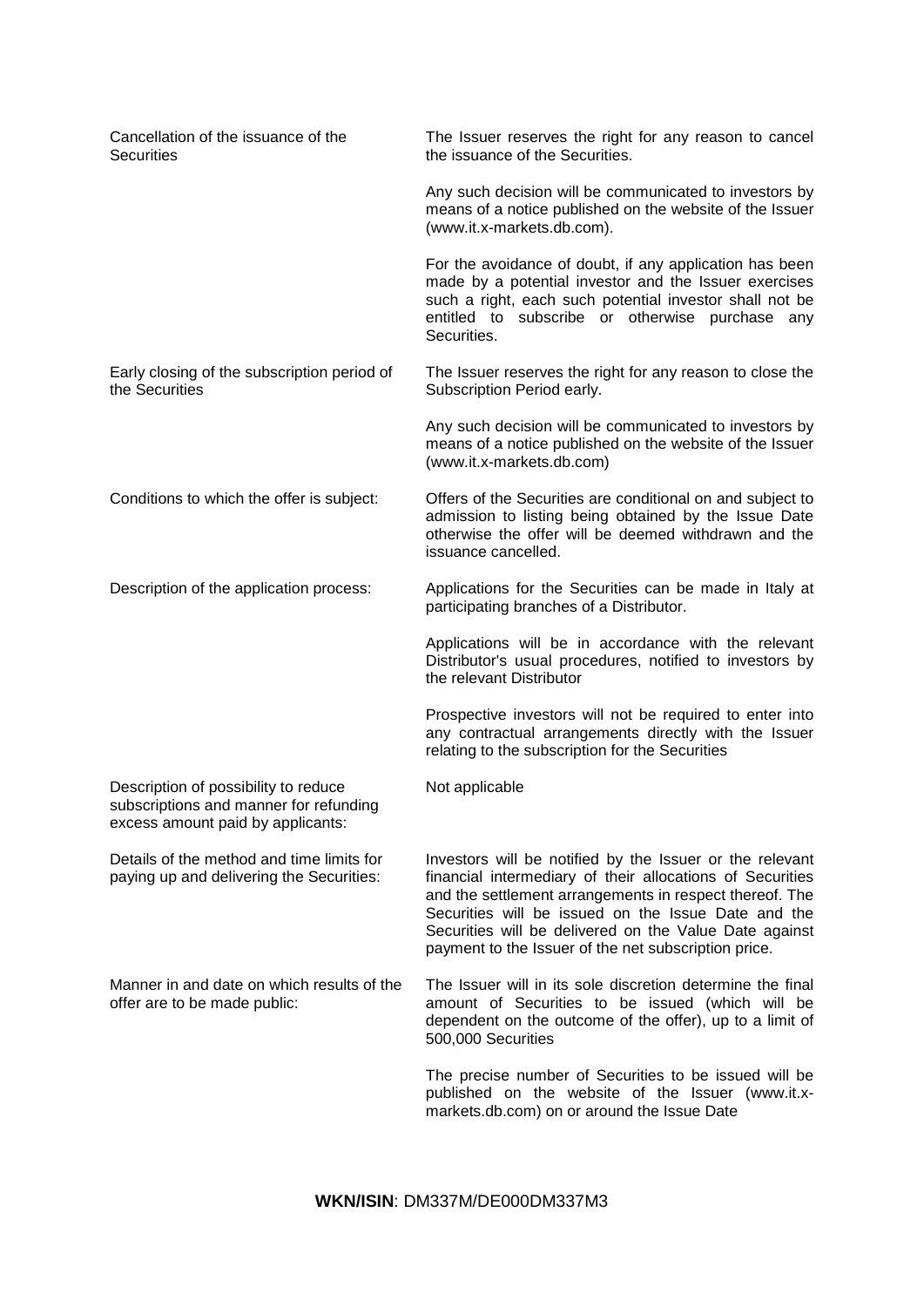The results of the offer will be available from the Distributor following the Subscription Period and prior to the Issue Date

Procedure for exercise of any right of pre-

emption, negotiability of subscription rights and treatment of subscription rights not exercised:

Categories of potential investors to which the Securities are offered and whether tranche(s) have been reserved for certain countries:

Process for notification to applicants of the amount allotted and the indication whether dealing may begin before notification is made:

Name(s) and address(es), to the extent known to the Issuer, of the placement agents in the various countries where the offer takes place.

Not applicable

Qualified investors within the meaning of the Prospectus Regulation and non-qualified investors

The Offer may be made in Italy to any person which complies with all other requirements for investment as set out in the Base Prospectus or otherwise determined by the Issuer and/or the relevant financial intermediaries. In other EEA countries, offers will only be made pursuant to an exemption under the Prospectus Regulation as implemented in such jurisdictions.

Each investor will be notified by the relevant Distributor of its allocation of Securities after the end of the Subscription Period and before the Issue Date

No dealings in the Security may take place prior to the Issue Date

Deutsche Bank S.p.A. of Piazza del Calendario 3, 20126, Milan, Italy (a "**Distributor**" and together with any other entities appointed as a distributor in respect of the Securities during the Subscription Period, the "**Distributors**").

The Issuer reserves the right to appoint other distributors during the Subscription Period, which will be communicated to investors by means of a notice published on the website of the Issuer (www.it.xmarkets.db.com).

Deutsche Bank S.p.A. will act as lead manager of the placement syndicate (*Responsabile del Collocamento*  as defined under article 93-bis of the Financial Services Act) (the "**Lead Manager**").

Consent to use of Prospectus: The Issuer consents to the use of the Prospectus by the following financial intermediary (individual consent): Deutsche Bank S.p.A. of Piazza del Calendario 3, 20126, Milan, Italy.

> Individual consent to the later resale and final placement of the Securities by the financial intermediaries is given in relation to Italy.

> The subsequent resale or final placement of Securities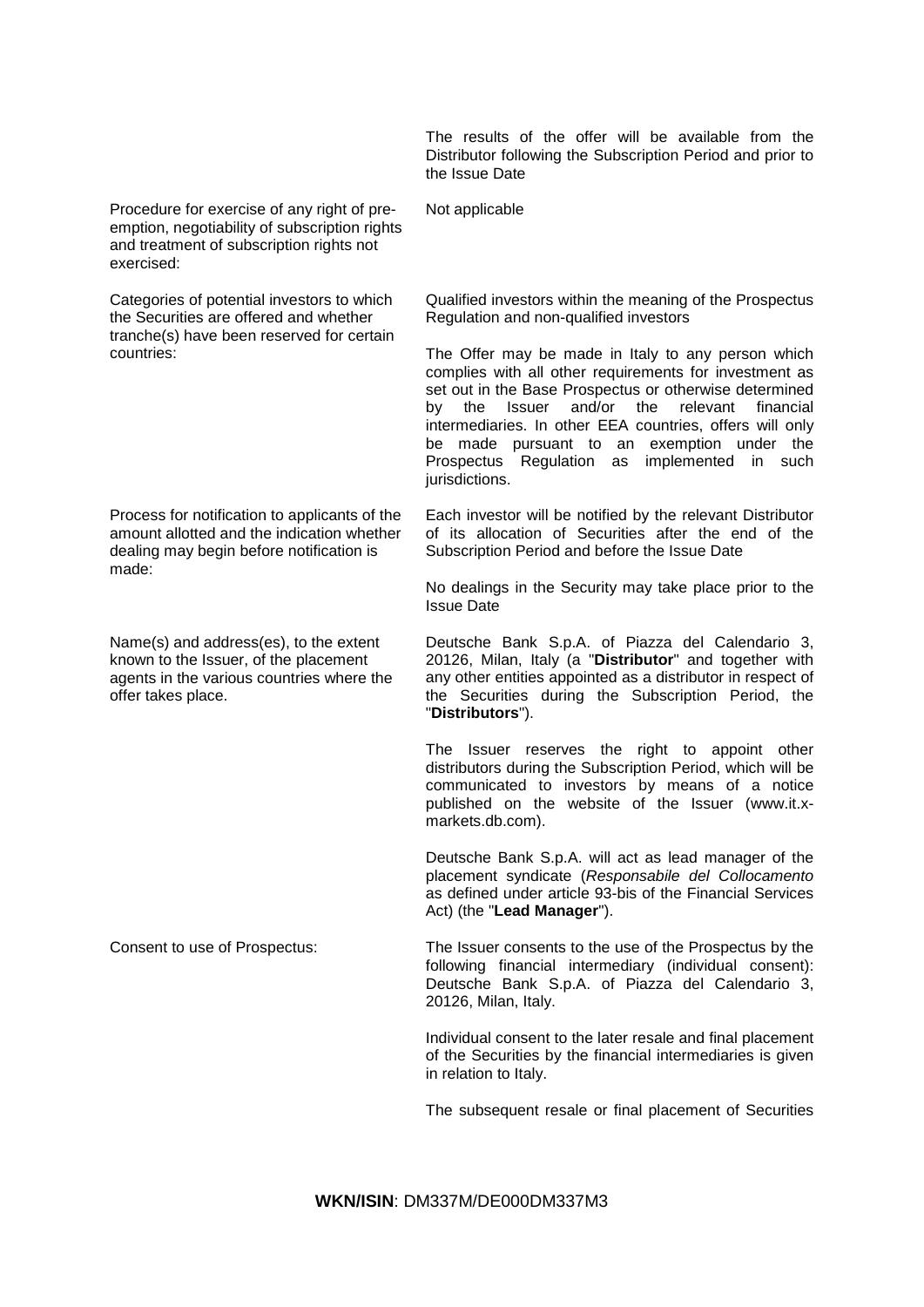by financial intermediaries can be made during the period from 16 March 2021 (inclusively) until 26 March 2021 (inclusively) and as long as this Prospectus is valid in accordance with Article 12 of the Prospectus Regulation.

## **Fees**

Fees paid by the Issuer to the distributor

| <b>Trailer Fee</b>                                                            | Not applicable                           |                                                                                                                                                                                                                                                                                                                                                                                                                                                                                                                                                                                                                                                                                                              |  |
|-------------------------------------------------------------------------------|------------------------------------------|--------------------------------------------------------------------------------------------------------------------------------------------------------------------------------------------------------------------------------------------------------------------------------------------------------------------------------------------------------------------------------------------------------------------------------------------------------------------------------------------------------------------------------------------------------------------------------------------------------------------------------------------------------------------------------------------------------------|--|
| <b>Placement Fee</b>                                                          | up to 2.00 per cent of the Issue Price   |                                                                                                                                                                                                                                                                                                                                                                                                                                                                                                                                                                                                                                                                                                              |  |
| Fees charged by the Issuer to the<br>Securityholders post issuance            | Not applicable                           |                                                                                                                                                                                                                                                                                                                                                                                                                                                                                                                                                                                                                                                                                                              |  |
| <b>Costs/Distribution Fees</b>                                                |                                          |                                                                                                                                                                                                                                                                                                                                                                                                                                                                                                                                                                                                                                                                                                              |  |
| Amount of any expenses and taxes<br>specifically charged to the subscriber or | Ex-ante entry costs:                     | 1.59406%%                                                                                                                                                                                                                                                                                                                                                                                                                                                                                                                                                                                                                                                                                                    |  |
| purchaser:                                                                    | Ex-ante exit costs                       | 0.00%                                                                                                                                                                                                                                                                                                                                                                                                                                                                                                                                                                                                                                                                                                        |  |
|                                                                               | Ex-ante running costs on yearly basis: 0 |                                                                                                                                                                                                                                                                                                                                                                                                                                                                                                                                                                                                                                                                                                              |  |
|                                                                               | Other expenses and taxes: none           |                                                                                                                                                                                                                                                                                                                                                                                                                                                                                                                                                                                                                                                                                                              |  |
| Determination of the price by the Issuer                                      | fee) and other costs.                    | Both the Initial Issue Price of the Bonus Certificate with<br>European Barrier Observation and the bid and ask<br>prices quoted by the Issuer during its term are based on<br>the Issuer's internal pricing models. Accordingly, unlike<br>in an on exchange trading, for example for shares, the<br>prices quoted during the term are not based on supply<br>and demand. The prices in particular contain a margin<br>which the Issuer determines at its free discretion and<br>which may cover, in addition to the Issuer's proceeds,<br>the costs of structuring, market making and settlement<br>of the Bonus Certificate with European Barrier<br>Observation, any applicable sales costs (distribution |  |
| Distribution fee                                                              | the Initial Issue Price.                 | Placement fee: up to 2.00 per cent of the Issue Price.<br>The Issuer will either pay the placement fee from the<br>issue proceeds as a one-off turnover-related distribution<br>fee to the bank that sold the Bonus Certificate with<br>European Barrier Observation to the customer (principal<br>bank), or grant the latter a corresponding discount from                                                                                                                                                                                                                                                                                                                                                  |  |

# **Security ratings**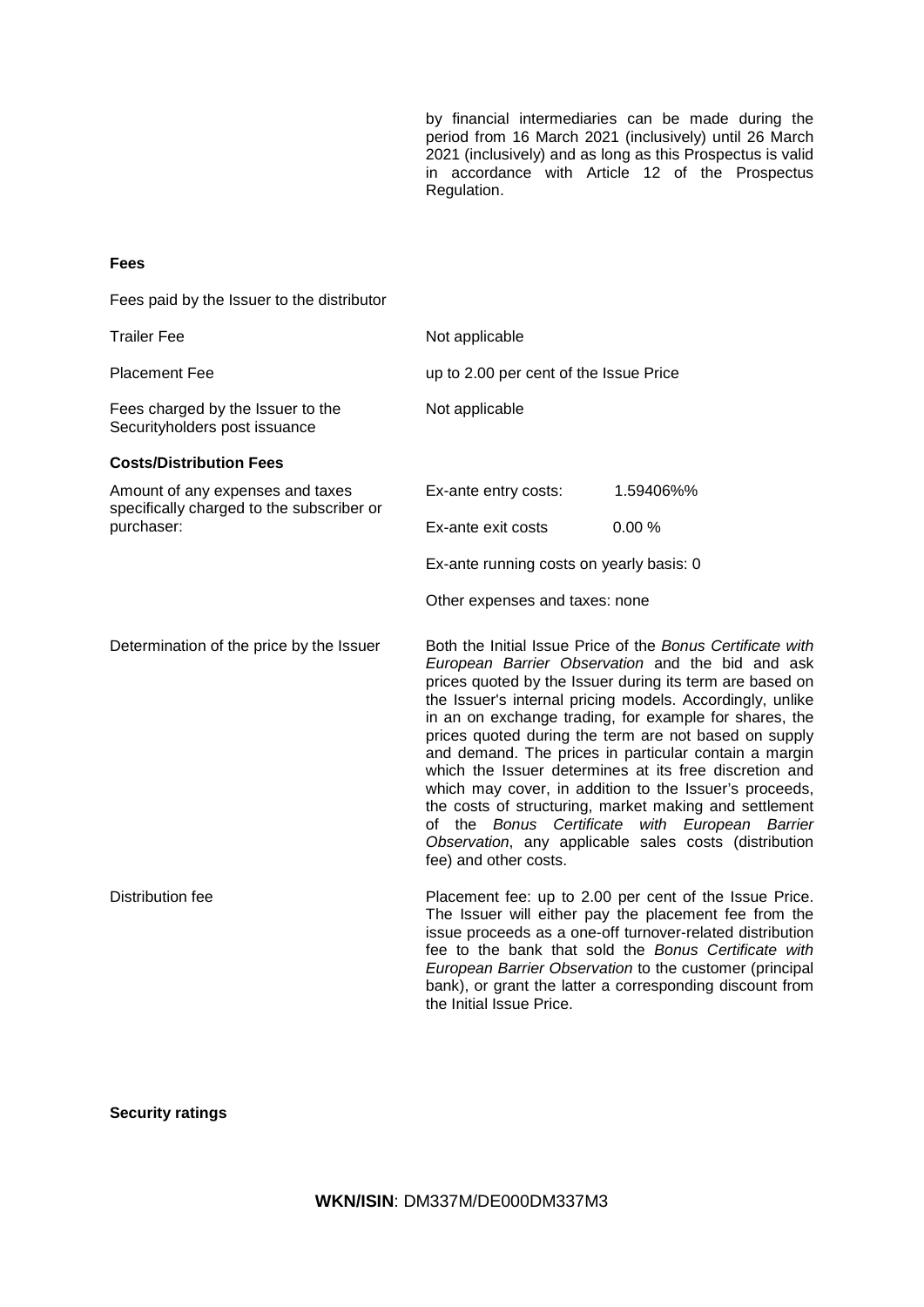| Rating                                                          | The Securities have not been rated.                                                                                                                                                                                                                                                                                 |
|-----------------------------------------------------------------|---------------------------------------------------------------------------------------------------------------------------------------------------------------------------------------------------------------------------------------------------------------------------------------------------------------------|
| Interests of natural and legal persons<br>involved in the issue |                                                                                                                                                                                                                                                                                                                     |
| Interests of natural and legal persons<br>involved in the issue | Save for the Distributor regarding the fees as set out<br>under "Fees" above, so far as the Issuer is aware, no<br>person involved in the issue of the Securities has an<br>interest material to the offer.                                                                                                         |
| <b>Reasons for the Offer</b>                                    |                                                                                                                                                                                                                                                                                                                     |
| Reasons for the offer                                           | The Issuer intends to apply the proceeds from the offer<br>of these Securities specifically to finance or refinance<br>both loans to and investments in corporations, assets,<br>projects and/or activities that promote climate-friendly,<br>energy-efficient and other environmental purposes<br>("Green Assets") |
| <b>Publication of notices</b>                                   |                                                                                                                                                                                                                                                                                                                     |
| Publication of notices                                          | Notices will, in deviation from §16(1) of the General<br>Conditions of the Securities, be published on the<br>website www.investment-products.db.com.                                                                                                                                                               |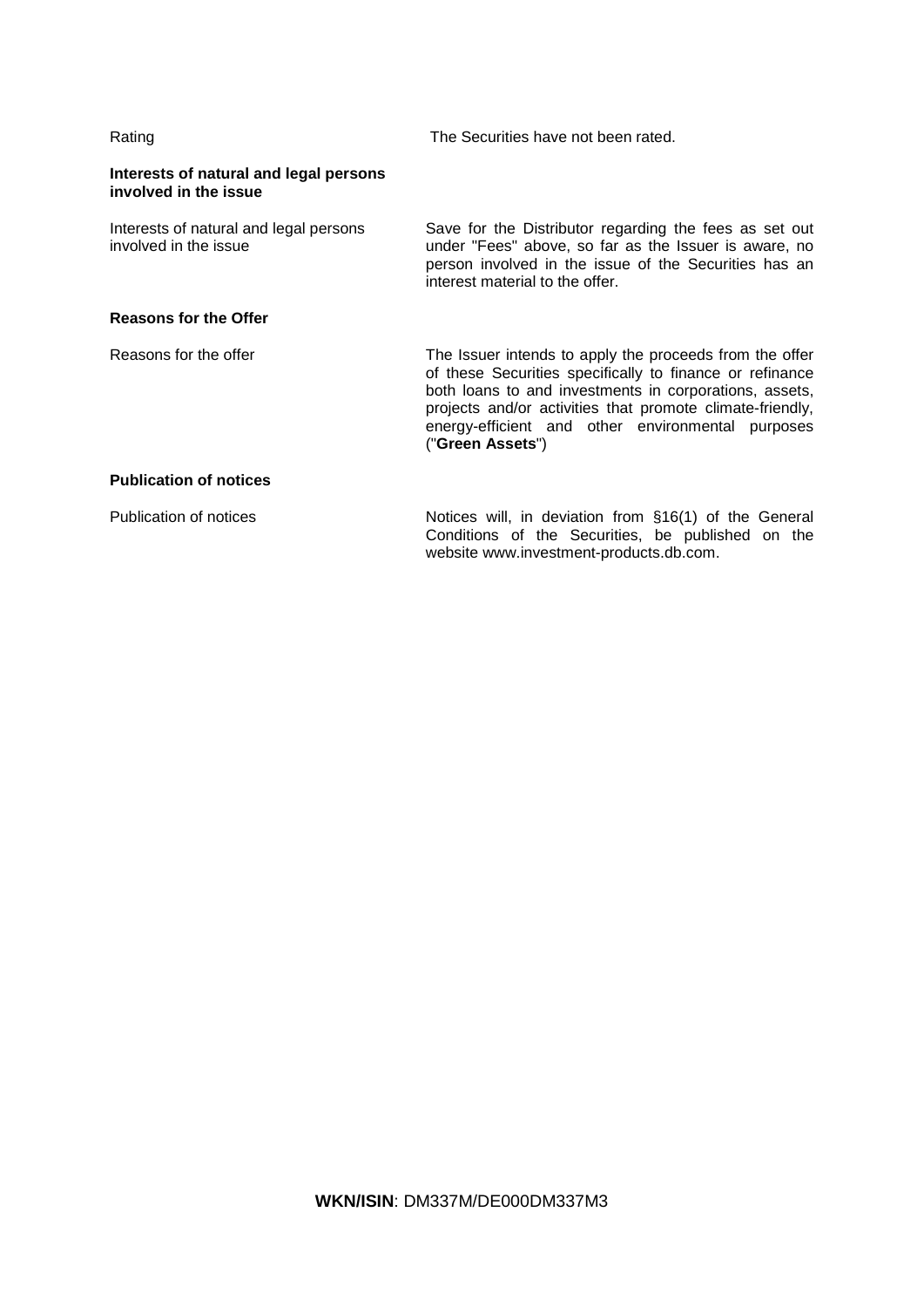## **Information relating to the Underlying**

Information on the Underlying, on the past and future performance of the Underlying and its volatility can be obtained on the public website on<http://www.stoxx.com/index.html> and on the Bloomberg page SXAAIHDP Index or Reuters page .SXAAIHDP.

As at the date of these Final Terms, STOXX Limited appears in the Register of administrators and benchmarks established and maintained by the European Securities and Markets Authority pursuant to Article 36 of the Regulation (EU) 2016/1011 of the European Parliament and of the Council of 8 June 2016 on indices used as benchmarks in financial instruments and financial contracts or to measure the performance of investment funds and amending Directives 2008/48/EC and 2014/17/EU and Regulation (EU) No 596/2014 ("**Benchmark Regulation**").

The sponsor of the index composing the Underlying also maintains an Internet Site at the following address where further information may be available free of charge in respect of the Underlying (including a description of the essential characteristics of the index, comprising, as applicable, the type of index, the method and formulas of calculation, a description of the individual selection process of the index components and the adjustment rules).

Index Sponsor: STOXX Limited

Internet Site of Index Sponsor: [www.stoxx.com/index.html](http://www.stoxx.com/index.html) 

## **Index Disclaimer:**

## **STOXX AI Global Artificial Intelligence High Dividend 30 EUR Price Index**

STOXX and its licensors (the "**Licensors**") have no relationship to the Issuer, other than the licensing of the *STOXX AI Global Artificial Intelligence High Dividend 30 EUR Price Index* and the related trademarks for use in connection with the Securities.

### **STOXX and its Licensors do not:**

- Sponsor, endorse, sell or promote the Securities.
- Recommend that any person invest in the Securities or any other securities.
- Have any responsibility or liability for or make any decisions about the timing, amount or pricing of Securities.
- Have any responsibility or liability for the administration, management or marketing of the Securities.
- Consider the needs of the Securities or the owners of the Securities in determining, composing or calculating the *STOXX AI Global Artificial Intelligence High Dividend 30 EUR Price Index* or have any obligation to do so.

## **STOXX and its Licensors will not have any liability in connection with the Securities. Specifically, STOXX and its Licensors do not make any warranty, express or implied and disclaim any and all warranty about:**

- **The results to be obtained by the Securities, the owner of the Securities or any other person in connection with the use of the** *STOXX AI Global Artificial Intelligence High Dividend 30 EUR Price Index* **and the data included in the** *STOXX AI Global Artificial Intelligence High Dividend 30 EUR Price Index***;**
- **The accuracy or completeness of the** *STOXX AI Global Artificial Intelligence High Dividend 30 EUR Price Index* **and its data;**
- **The merchantability and the fitness for a particular purpose or use of the STOXX AI Global Artificial Intelligence High Dividend 30 EUR Price Index and its data;**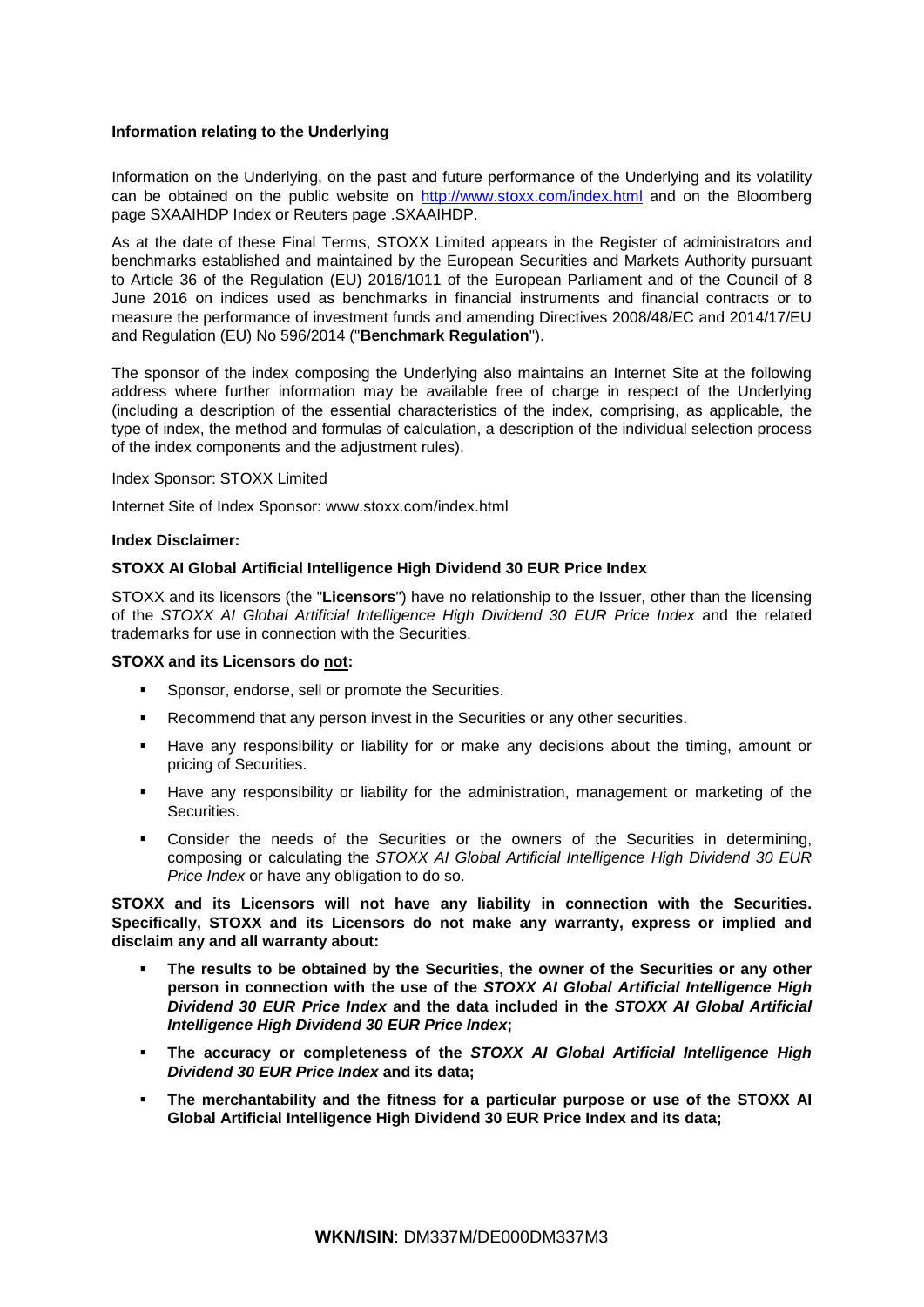- **STOXX and its Licensors will have no liability for any errors, omissions or interruptions in the** *STOXX AI Global Artificial Intelligence High Dividend 30 EUR Price Index* **or its data;**
- **Under no circumstances will STOXX or its Licensors be liable for any lost profits or indirect, punitive, special or consequential damages or losses, even if STOXX or its Licensors knows that they might occur.**

**The licensing agreement between the Issuer and STOXX is solely for their benefit and not for the benefit of the owners of the Securities or any other third parties.**

## **Further information published by the Issuer**

The Issuer does not intend to provide any further information on the Underlying.

## **Country specific information:**

**Italy**

Agent in Italy The Agent in Italy is Deutsche Bank S.p.A. acting through its principal office in Milan being as at the Issue Date at the following address: Piazza del Calendario, 3 – 20126, Milan, Italy.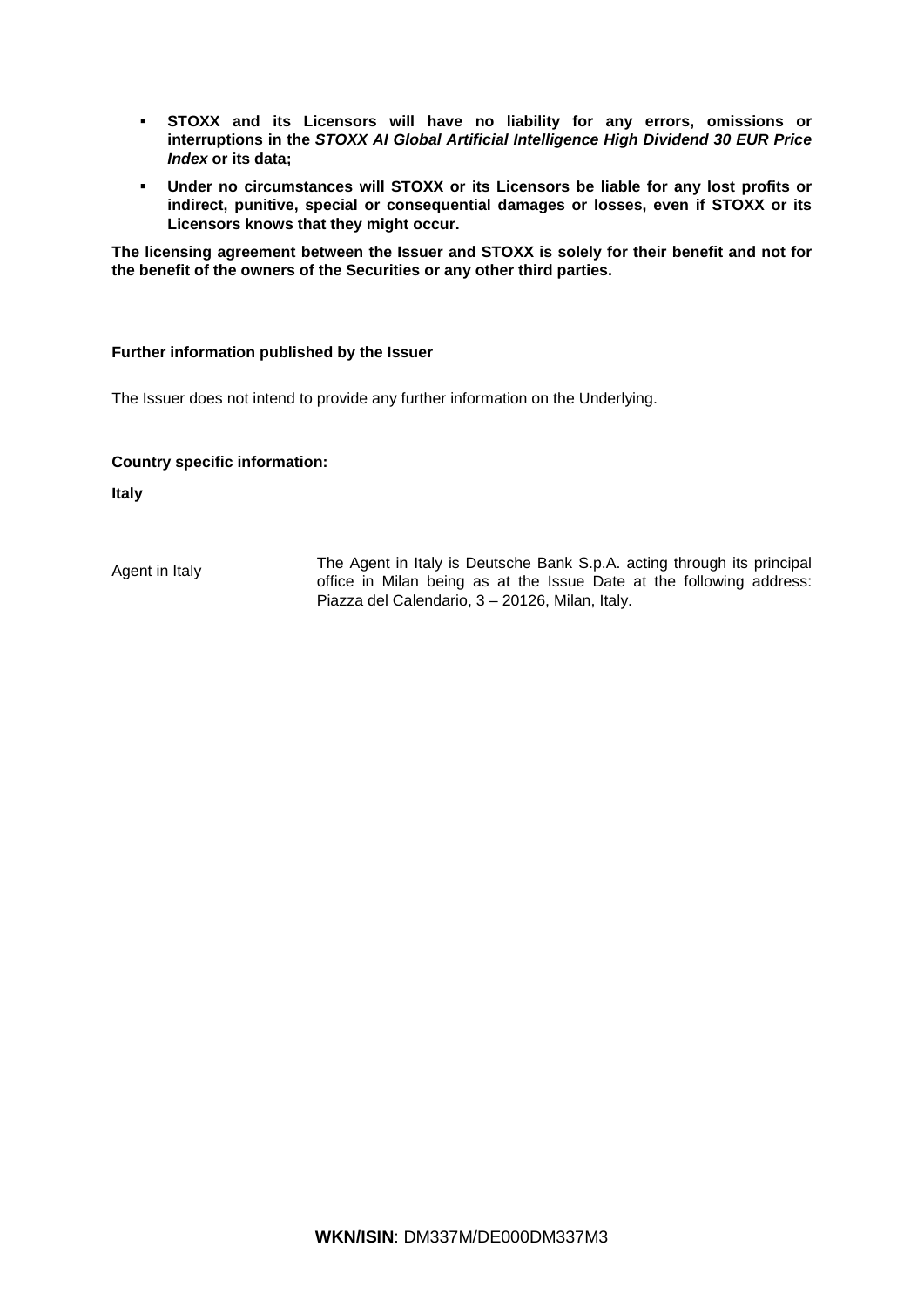### **Annex to the Final Terms**

#### **Issue-specific summary**

#### **Section A – Introduction containing warnings**

### a) The summary should be read as an introduction to the Prospectus.

- b) Investors should base any decision to invest in the securities on a consideration of the Prospectus as a whole.
- c) Investors could lose all (total loss) or part of their invested capital.
- d) Where a claim relating to the information contained in the Prospectus is brought before a court, the plaintiff investors might, under national law, have to bear the costs of translating the Prospectus, including any supplements, as well as the corresponding Final Terms before the legal proceedings are initiated.
- e) Civil liability attaches only to those persons who have tabled and submitted the summary including any translation thereof, but only where the summary is misleading, inaccurate or inconsistent, when read together with the other parts of the Prospectus, or where it does not provide, when read together with the other parts of the Prospectus, key information in order to aid investors when considering whether to invest in such securities.

f) You are about to purchase a product that is not simple and may be difficult to understand

### **Introductory information**

**Warnings**

### **Name and international securities identification number**

The Certificates (the "**Securities**") offered under this Prospectus have the following securities identification numbers:

#### ISIN: DE000DM337M3

#### **Contact details of the issuer**

The Issuer (with Legal Entity Identifier (LEI) 7LTWFZYICNSX8D621K86) has its registered office at Taunusanlage 12, 60325 Frankfurt am Main, Federal Republic of Germany (telephone: +49-69-910-00).

### **Approval of the prospectus; competent authority**

The Prospectus consists of a Securities Notes and a Registration Document.

The Securities Note has been approved by the Commission de Surveillance du Secteur Financier ("**CSSF**") on 19 February 2021. The business address of the CSSF is: 283, route d'Arlon, L-1150 Luxembourg, Luxembourg (telephone: +352 (0)26 251-1).

The Registration Document has been approved by the Commission de Surveillance du Secteur Financier ("**CSSF**") on 6 April 2020. The business address of the CSSF is: 283, route d'Arlon, L-1150 Luxembourg, Luxembourg (telephone: +352 (0)26 251-1).

### **Section B – Key information on the Issuer**

### **Who is the issuer of the securities?**

#### **Domicile and legal form of the issuer**

Deutsche Bank Aktiengesellschaft (commercial name: Deutsche Bank) is a banking institution and a stock corporation incorporated in Germany and accordingly operates in accordance with Germany law. The Legal Entity Identifier (LEI) of Deutsche Bank is 7LTWFZYICNSX8D621K86. The Bank has its registered office in Frankfurt am Main, Germany. It maintains its head office at Taunusanlage 12, 60325 Frankfurt am Main, Germany

### **Principal activities of the issuer**

The objects of Deutsche Bank, as laid down in its Articles of Association, include the transaction of all kinds of banking business, the provision of financial and other services and the promotion of international economic relations. The Bank may realise these objectives itself or through subsidiaries and affiliated companies. To the extent permitted by law, the Bank is entitled to transact all business and to take all steps which appear likely to promote the objectives of the Bank, in particular to acquire and dispose of real estate, to establish branches at home and abroad, to acquire, administer and dispose of participations in other enterprises, and to conclude enterprise agreements.

Deutsche Bank is organized into the following segments:

— Corporate Bank (CB);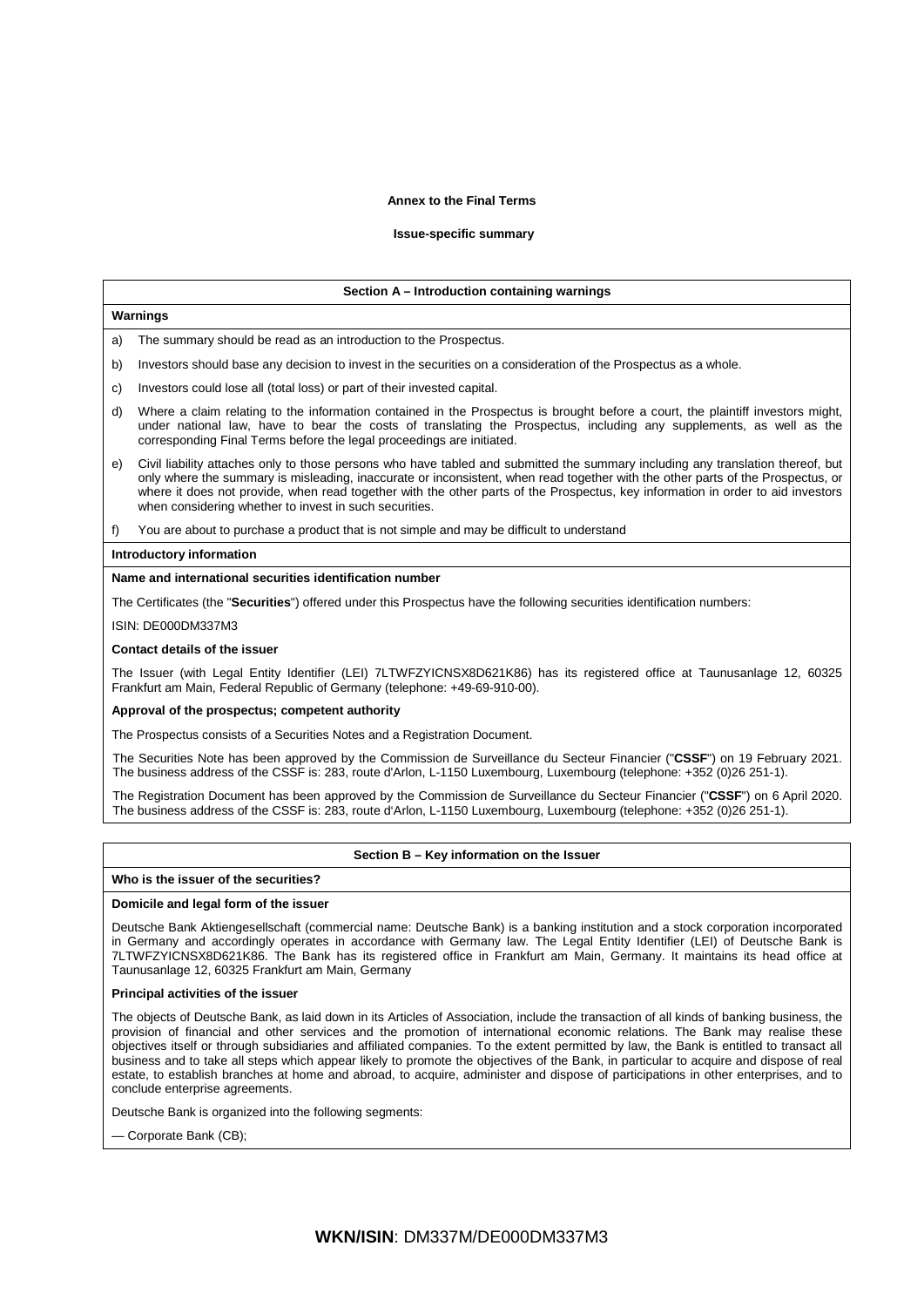— Investment Bank (IB);

- Private Bank (PB);
- Asset Management (AM);
- Capital Release Unit (CRU); and
- Corporate & Other (C&O).

In addition, Deutsche Bank has a country and regional organizational layer to facilitate a consistent implementation of global strategies.

The Bank has operations or dealings with existing and potential customers in most countries in the world. These operations and dealings include working through:

- subsidiaries and branches in many countries;
- representative offices in many other countries; and
- one or more representatives assigned to serve customers in a large number of additional countries.

#### **Major shareholders of the issuer**

Deutsche Bank is neither directly nor indirectly majority-owned or controlled by any other corporation, by any government or by any other natural or legal person severally or jointly.

Pursuant to German law and Deutsche Bank's Articles of Association, to the extent that the Bank may have major shareholders at any time, it may not give them different voting rights from any of the other shareholders.

Deutsche Bank is not aware of arrangements which may at a subsequent date result in a change of control of the company.

The German Securities Trading Act (*Wertpapierhandelsgesetz*) requires investors in publicly-traded corporations whose investments reach certain thresholds to notify both the corporation and the German Federal Financial Supervisory Authority (*Bundesanstalt für Finanzdienstleistungsaufsicht*) of such change within four trading days. The minimum disclosure threshold is 3 per cent. of the corporation's issued voting share capital. To the Bank's knowledge, there are only six shareholders holding more than 3 per cent. of Deutsche Bank shares or to whom more than 3 per cent. of voting rights are attributed, and none of these shareholders holds more than 10 per cent. of Deutsche Bank shares or voting rights.

### **Identity of the key managing directors of the issuer**

The key managing directors of the issuer are members of the issuer's Executive Board. These are: Christian Sewing, Karl von Rohr, Fabrizio Campelli, Frank Kuhnke, Bernd Leukert, Stuart Wilson Lewis, James von Moltke, Alexander von zur Mühlen, Christiana Riley and Prof. Dr. Stefan Simon.

#### **Identity of the Issuer's statutory auditors**

Until 31 December 2019, the independent auditor for the period covered by the historical financial information of Deutsche Bank is KPMG Aktiengesellschaft Wirtschaftsprüfungsgesellschaft ("KPMG"). KPMG is a member of the chamber of public accountants (Wirtschaftsprüferkammer). With effect as of 1 January 2020, Ernst & Young GmbH Wirtschaftsprüfungsgesellschaft ("EY") has been appointed as independent auditor. EY is a member of the chamber of public accountants (*Wirtschaftsprüferkammer*).

### **What is the key financial information regarding the issuer?**

The key financial information included in the tables below as of and for the financial years ended 31 December 2018 and 31 December 2019 has been extracted from the audited consolidated financial statements prepared in accordance with IFRS as of 31 December 2019. The key financial information included in the tables below as of 30 September 2020 and for the nine months periods ended 30 September 2020 and 30 September 2019 has been extracted from the unaudited consolidated interim financial information as of 30 September 2020.

| <b>Statement of income</b><br>(in million Euro)    | Nine months<br>ending 30<br>September 2020<br>(unaudited) | Year ending<br>31 December 2019 | Nine months<br>ending 30<br>September 2019<br>(unaudited) | Year ending<br>31 December 2018 |
|----------------------------------------------------|-----------------------------------------------------------|---------------------------------|-----------------------------------------------------------|---------------------------------|
| Net interest income                                | 8,961                                                     | 13,749                          | 10,483                                                    | 13,316 <sup>1</sup>             |
| Commissions and fee income                         | 6,965                                                     | 9,520                           | 7,181                                                     | 10,039                          |
| Provision for credit losses                        | 1,540                                                     | 723                             | 477                                                       | 525                             |
| Net gains (losses) on financial assets/liabilities | 1,949                                                     | 193                             | 288                                                       | 1,209 <sup>2</sup>              |

<span id="page-14-0"></span>**<sup>1</sup>** As adjusted as of 31 March 2020.

 $\overline{\phantom{a}}$ 

<span id="page-14-1"></span>**<sup>2</sup>** As adjusted as of 31 March 2020.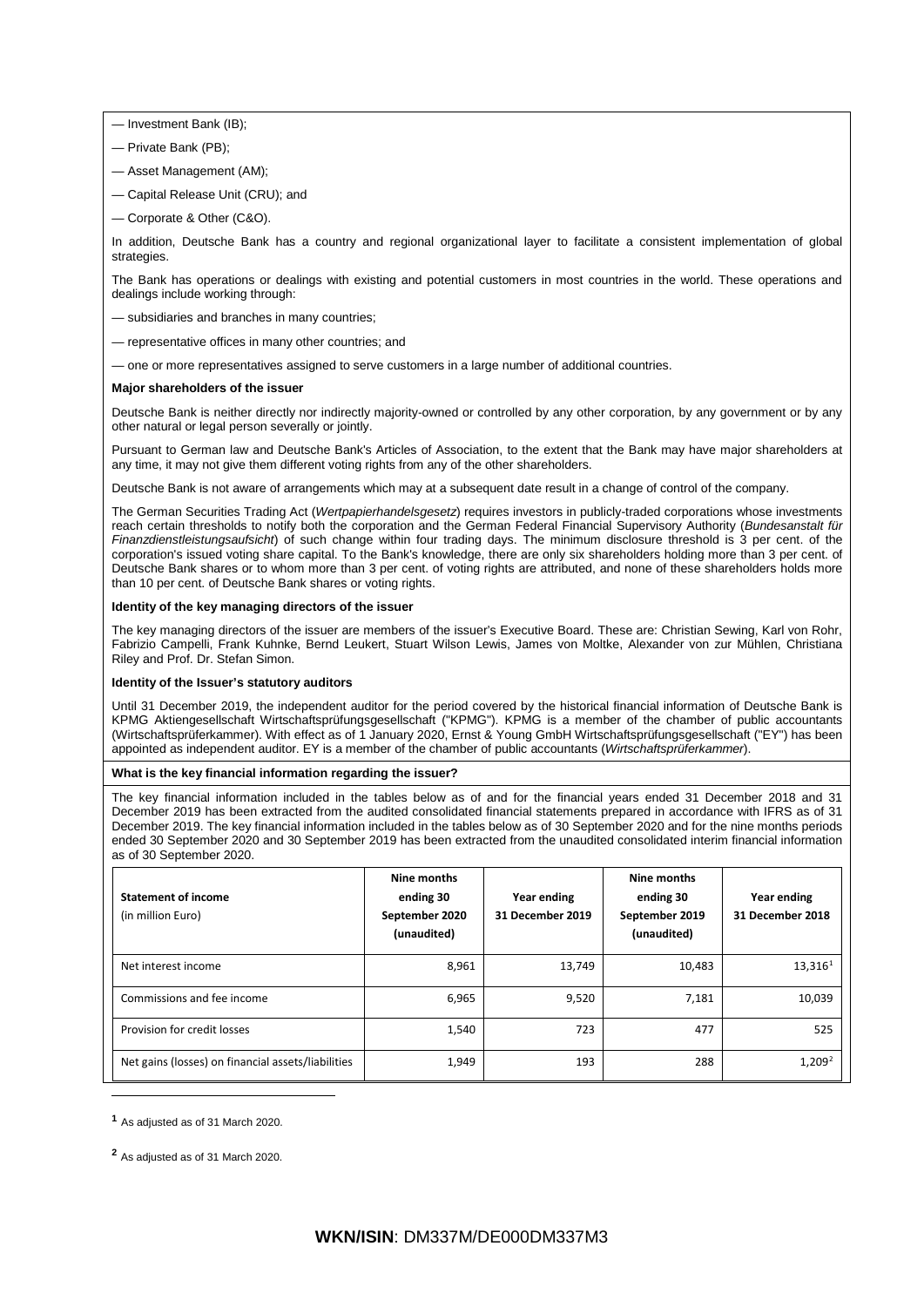| at fair value through profit or loss |     |         |          |       |
|--------------------------------------|-----|---------|----------|-------|
| Profit (loss) before income taxes    | 846 | (2,634) | (1, 341) | 1,330 |
| Profit (loss)                        | 435 | (5,265) | (3,781)  | 341   |

| <b>Balance sheet</b><br>(amounts in million Euro) | 30 September 2020<br>(unaudited) | 31 December 2019 | 31 December 2018 |
|---------------------------------------------------|----------------------------------|------------------|------------------|
| Total assets                                      | 1,387,791                        | 1,297,674        | 1,348,137        |
| Senior debt                                       | 93,712                           | 101,187          | 108,389          |
| Subordinated debt                                 | 7,536                            | 6,934            | 6,717            |
| Loans at amortized cost                           | 427,736                          | 429,841          | 400,297          |
| Deposits                                          | 574,760                          | 572,208          | 564,405          |
| Total equity                                      | 62,228                           | 62,160           | 68,737           |
| Common Equity Tier 1 capital ratio                | 13.3%                            | 13.6%            | 13.6%            |
| Total capital ratio (fully loaded)                | 17.2 %                           | 17.4 %           | 17.5 %           |
| Leverage ratio (fully loaded)                     | 4.4 %                            | 4.2%             | 4.1%             |

### **What are the key risks that are specific to the issuer?**

The Issuer is subject to the following key risks:

**Macroeconomic, Geopolitical and Market Environment:** As a global investment bank with a large private client franchise, our businesses are materially affected by global macroeconomic and financial market conditions. Significant risks exist that could negatively affect the results of operations and financial condition in some of our businesses as well as our strategic plans, including deterioration of the economic outlook for the euro area and slowing in emerging markets, trade tensions between the United States and China as well between the United States and Europe, inflation risks, Brexit and geopolitical risks. Also, as a result of the risks posed by the COVID 19 pandemic, we may be materially adversely affected by a protracted downturn in local, regional or global economic conditions.

**Business and Strategy:** Our results of operation and financial condition continue to be negatively impacted by the challenging market environment, uncertain macroeconomic and geopolitical conditions, lower levels of client activity, increased competition and regulation, and the immediate impact of our strategic decisions. If we are unable to improve our profitability as we continue to face these headwinds, we may be unable to meet many of our strategic aspirations, and may have difficulty maintaining capital, liquidity and leverage at levels expected by market participants and our regulators.

**Regulation and Supervision:** Regulatory reforms enacted and proposed in response to weaknesses in the financial sector, together with increased regulatory scrutiny more generally, have had and continue to have a significant impact on us and may adversely affect our business and ability to execute our strategic plans. Competent regulators may prohibit us from making dividend payments or payments on our regulatory capital instruments or take other actions if we fail to comply with regulatory requirements.

**Increased Capital Requirements**: Regulatory and legislative changes require us to maintain increased capital and bail-inable debt (debt that can be bailed in in resolution) and abide by tightened liquidity requirements. These requirements may significantly affect our business model, financial condition and results of operations as well as the competitive environment generally. Any perceptions in the market that we may be unable to meet our capital or liquidity requirements with an adequate buffer, or that we should maintain capital or liquidity in excess of these requirements or another failure to meet these requirements could intensify the effect of these factors on our business and results.

**Internal Control Environment:** A robust and effective internal control environment and adequate infrastructure (comprising people, policies and procedures, controls testing and IT systems) are necessary to ensure that we conduct our business in compliance with the laws, regulations and associated supervisory expectations applicable to us. We have identified the need to strengthen our internal control environment and infrastructure and have embarked on initiatives to accomplish this. If these initiatives are not successful or are delayed, our reputation, regulatory position and financial condition may be materially adversely affected, and our ability to achieve our strategic ambitions may be impaired.

**Litigation, Regulatory Enforcement Matters and Investigations:** We operate in a highly and increasingly regulated and litigious environment, potentially exposing us to liability and other costs, the amounts of which may be substantial and difficult to estimate, as well as to legal and regulatory sanctions and reputational harm. We and our subsidiaries are involved in various litigation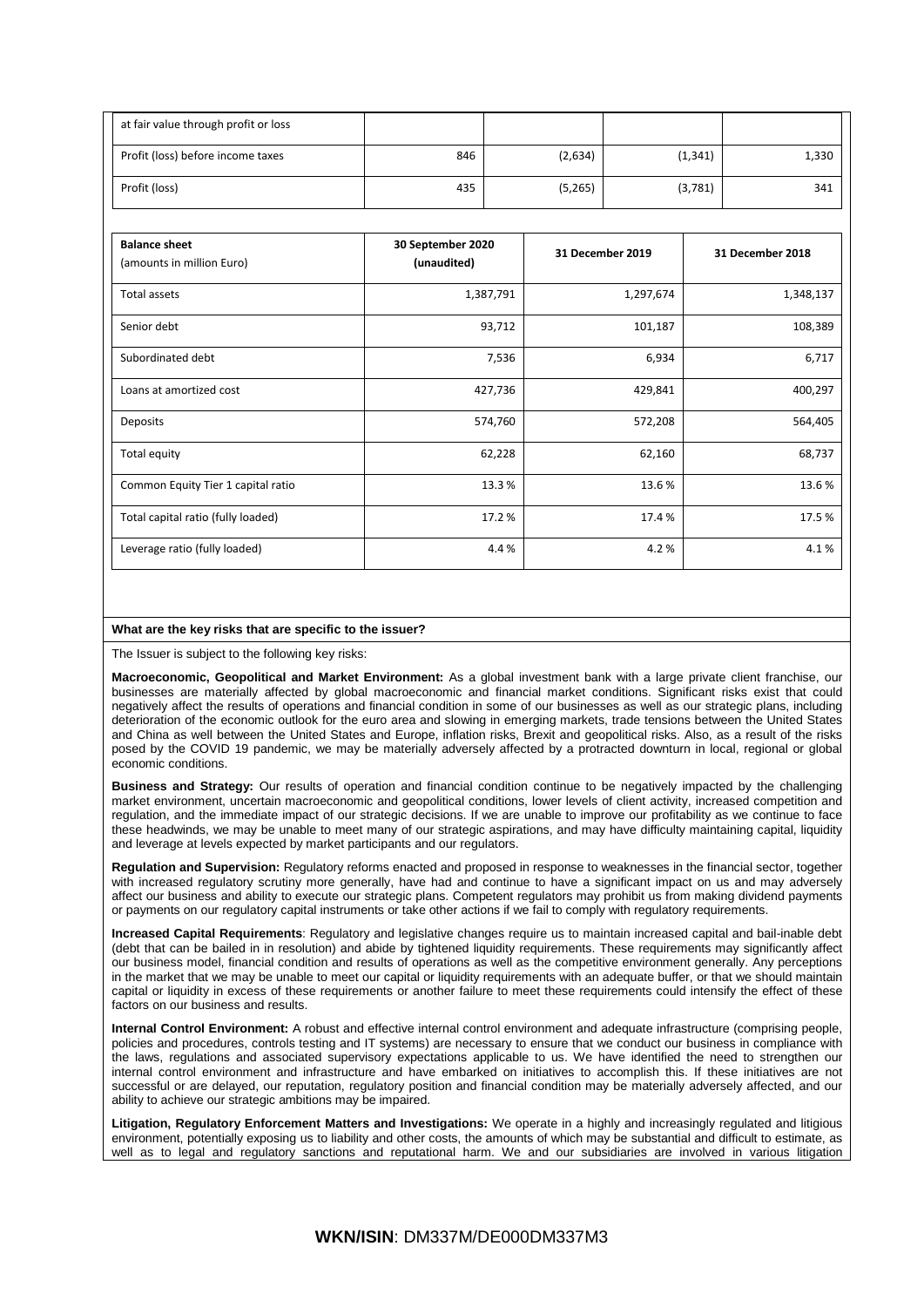proceedings, including civil class action lawsuits, arbitration proceedings and other disputes with third parties, as well as regulatory proceedings and investigations by both civil and criminal authorities in jurisdictions around the world.

### **Section C – Key information on the securities**

### **What are the main features of the securities?**

### **Type of securities**

The Securities are *Certificates*.

### **Class of securities**

The Securities will be represented by a global security (the "**Global Security**"). No definitive Securities will be issued. The Securities will be issued in bearer form.

**Securities identification number(s) of the securities**

ISIN: DE000DM337M3 / WKN: DM337M

### **Applicable law of the securities**

The Securities will be governed by German law. The constituting of the Securities may be governed by the laws of the jurisdiction of the Clearing Agent.

### **Restrictions on the free transferability of the securities**

Each Security is transferable in accordance with applicable law and any rules and procedures for the time being of any Clearing Agent through whose books such Security is transferred.

### **Status of the securities**

The Securities (other than Securities that are secured by a segregated pool of collateral assets) constitute unsecured and unsubordinated preferred liabilities of the Issuer ranking *pari passu* among themselves and *pari passu* with all other unsecured and unsubordinated preferred liabilities of the Issuer, subject, however, to statutory priorities conferred to certain unsecured and unsubordinated preferred liabilities in the event of Resolution Measures imposed on the Issuer or in the event of the dissolution, liquidation, Insolvency, composition or other proceedings for the avoidance of Insolvency of, or against, the Issuer.

### **Ranking of the securities**

The ranking of the Issuer's liabilities in insolvency or in the event of the imposition of Resolution Measures, such as a bail-in, is determined by German law. The Securities (other than Securities that are secured by a segregated pool of collateral assets) are unsecured unsubordinated preferred liabilities that would rank higher than the Issuer's regulatory capital, its subordinated liabilities and its unsecured unsubordinated non-preferred liabilities. The liabilities under the Securities rank *pari passu* with other unsecured unsubordinated preferred liabilities of the Issuer, including but not limited to derivatives, structured products and deposits not subject to protection. The liabilities under the Securities rank below liabilities protected in Insolvency or excluded from Resolution Measures, such as certain protected deposits.

### **Rights attached to the securities**

The Securities provide holders of the Securities, on redemption or upon exercise, subject to a total loss, with a claim for payment of a cash amount.

With this Bonus Certificate with European Barrier Observation, investors receive a Cash Amount on the Settlement Date, the amount of which depends on the performance of the Underlying.

- a) If the Final Reference Level is equal to or above the Barrier, the Cash Amount is equal to the higher of the Bonus Amount and the product of (x) the Multiplier and (y) the sum of (xx) the Initial Reference Level, and (yy) the difference between the Final Reference Level and the Initial Reference Level, multiplied with the Participation Factor. The Cash Amount is at a minimum equal to the Bonus Amount.
- b) If the Final Reference Level is below the Barrier, the Cash Amount is no longer equal to a minimum of the Bonus Amount, but instead equal to the Final Reference Level taking into account the Multiplier (1:1 participation in the performance of the Underlying).

In return for the chance to receive payment of the Bonus Amount, investors waive their claims deriving from the Underlying (e.g. voting rights, dividends).

Investors receive no payment of current income, such as interest.

| Security Type     | Certificate / Bonus Certificate with European Barrier Observation - Green Securities |
|-------------------|--------------------------------------------------------------------------------------|
| <b>Issue Date</b> | 31 March 2021                                                                        |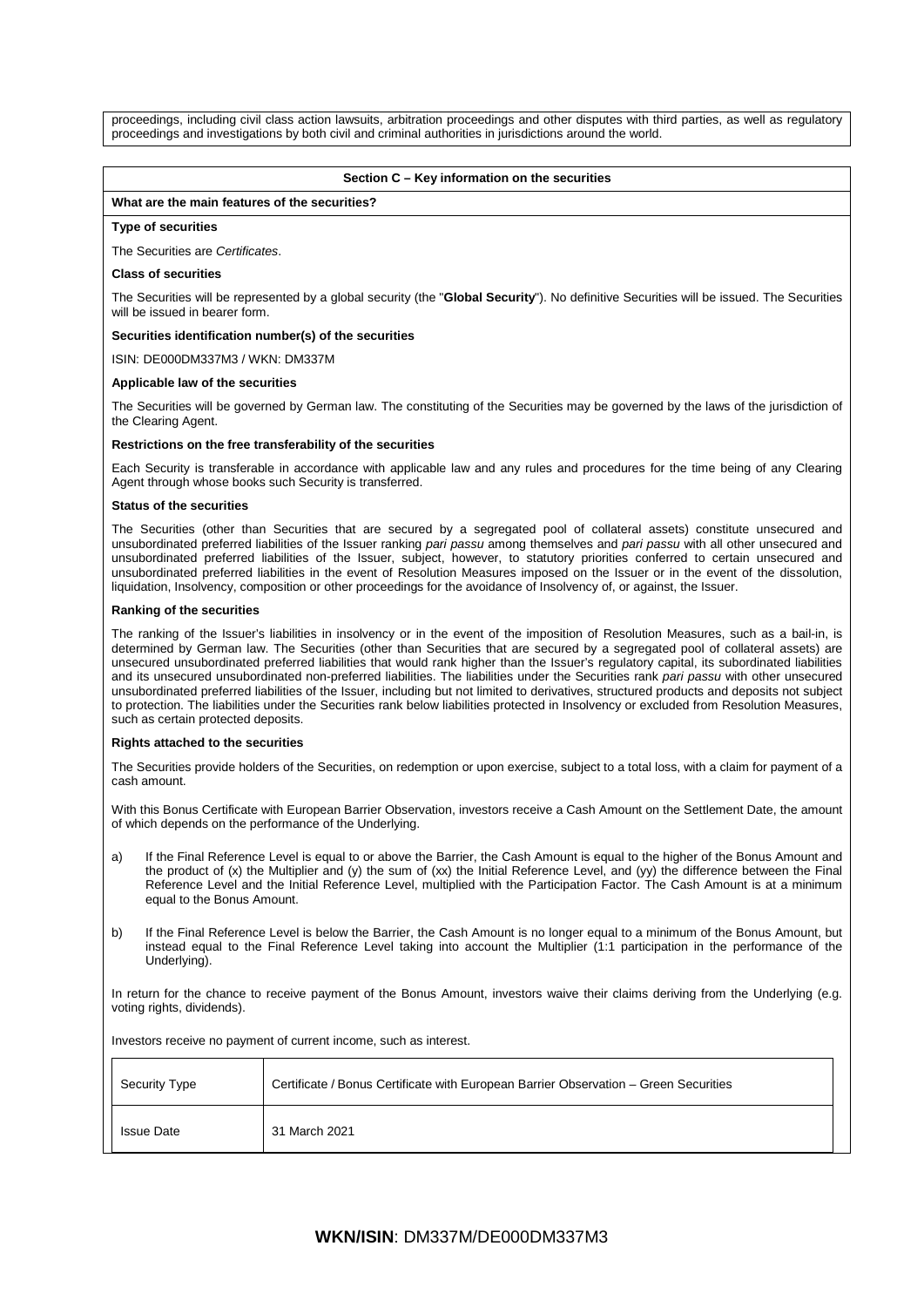| Settlement                               | <b>Cash Settlement</b>                                                                                                                                                                                                   |
|------------------------------------------|--------------------------------------------------------------------------------------------------------------------------------------------------------------------------------------------------------------------------|
| Multiplier                               | EUR 100 divided by the Initial Reference Level                                                                                                                                                                           |
| Initial Reference Level                  | The Reference Level on the Initial Valuation Date                                                                                                                                                                        |
| Final Reference Level                    | The Reference Level on the Valuation Date                                                                                                                                                                                |
| Reference Level                          | In respect of any day, an amount (which shall be deemed to be a monetary value in the Settlement<br>Currency) equal to the Relevant Reference Level Value on such day quoted by or published on the<br>Reference Source. |
| <b>Relevant Reference</b><br>Level Value | The official closing level of the Underlying on the Reference Source                                                                                                                                                     |
| <b>Initial Valuation Date</b>            | 30 March 2021                                                                                                                                                                                                            |
| <b>Valuation Date</b>                    | 24 March 2025                                                                                                                                                                                                            |
| <b>Settlement Date</b>                   | 31 March 2025 or, if such day is not a Business Day, the Settlement Date is postponed to the next<br>day which is a Business Day.                                                                                        |
| Coupon Payment                           | Coupon Payment does not apply                                                                                                                                                                                            |
| Barrier                                  | 65 per cent. of the Initial Reference Level                                                                                                                                                                              |
| Participation Factor                     | 130%                                                                                                                                                                                                                     |
| Cash Amount                              | (a) If the Final Reference Level is greater than or equal to the Barrier, the higher of:                                                                                                                                 |
|                                          | (i) the Bonus Amount and                                                                                                                                                                                                 |
|                                          | the product of (x) the Multiplier and (y) the sum of:<br>(ii)                                                                                                                                                            |
|                                          | (xx) the Initial Reference Level, and                                                                                                                                                                                    |
|                                          | (yy) the difference between the Final Reference Level and the Initial Reference Level,<br>multiplied with the Participation Factor,                                                                                      |
|                                          | (b) otherwise, the product of the Final Reference Level and the Multiplier                                                                                                                                               |
| <b>Bonus Amount</b>                      | 100 per cent of the Initial Reference Level multiplied by the Multiplier.                                                                                                                                                |
| Number of Securities:                    | up to 500,000 Securities at EUR 100.00 each with an aggregate nominal amount of up to EUR                                                                                                                                |
| Currency:                                | 50,000,000<br>Euro ("EUR")                                                                                                                                                                                               |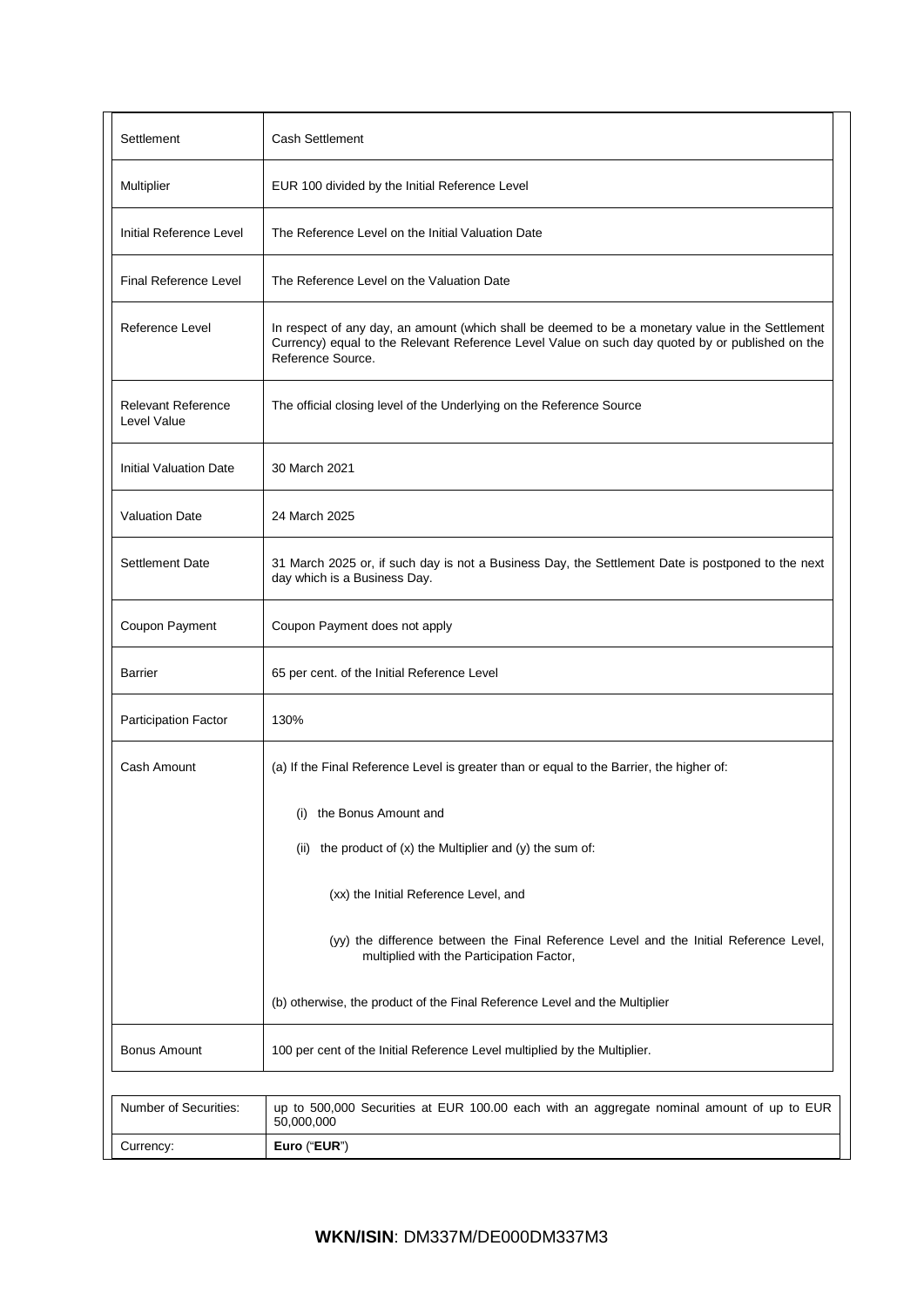| Name and address of<br>the Paying Agent:      | Deutsche Bank AG                                                               |
|-----------------------------------------------|--------------------------------------------------------------------------------|
|                                               | Via Filippo Turati 27                                                          |
|                                               | 20121 Milan                                                                    |
|                                               | Italy                                                                          |
| Name and address of<br>the Calculation Agent: | Deutsche Bank AG                                                               |
|                                               | Taunusanlage 12                                                                |
|                                               | 60325 Frankfurt am Main                                                        |
|                                               | Germany                                                                        |
| Underlying                                    | Type: Index                                                                    |
|                                               | Name: STOXX AI Global Artificial Intelligence High Dividend 30 EUR Price Index |
|                                               | Index Sponsor: STOXX Limited                                                   |

### **Information on the historical and ongoing performance of the Underlying and its volatility can be obtained on the public website under http://www.stoxx.com/index.htm on the pages Bloomberg SXAAIHDP Index and Reuters Code .SXAAIHDP**

### **Limitations to the rights attached to the Securities**

Under the conditions set out in the Terms and Conditions, the Issuer is entitled to terminate the Securities and to amend the Terms and Conditions.

### **Where will the securities be traded?**

Application will be made to admit to trading the Securities on the multilateral trading facility (MTF) EuroTLX of EuroTLX SIM S.p.A., which is not a regulated market for the purposes of Directive 2014/65/EU (as amended).

### **What are the key risks that are specific to the securities?**

### **Risks at Maturity**

If the Final Reference Level is below the Barrier, the Bonus Certificate with European Barrier Observation involves a risk of loss depending on the price or level of the Underlying at maturity. The lower the price or level of the Underlying at maturity, the greater the loss. In the worst-case scenario, this may result in the total loss of the capital invested. This will occur if the Final Reference Level is zero.

### **Risks associated with Market Disruptions**

Subject to certain conditions being met, the Calculation Agent may determine that a Market Disruption has occurred. This means that the price or level of the Underlying cannot be determined, at least temporarily. Market Disruptions may occur on an exchange relevant for the Underlying, particularly in the event of trade interruptions. This may have an effect on the timing of valuation and may delay payments on or the settlement of the Securities.

#### **Risks associated with Adjustment and Termination Events**

Subject to certain conditions being met, the Issuer may replace Underlyings, adjust the Final Terms or terminate the Securities. In case of a termination, the Issuer will pay, usually prior to the scheduled settlement date of the Securities, an amount determined by the Calculation Agent. Such amount may be significantly less than an investor's initial investment in Securities and in certain circumstances may be zero.

Any adjustment or termination of the Securities or replacement of an Underlying may lead to a loss in value of the Securities or may at maturity lead to the realisation of losses or even to the total loss of the invested amount. It is also not excluded that an adjustment measure will later prove to be incorrect or to be disadvantageous for Securityholders. A Securityholder could also be put in an economically worse position by the adjustment measure than before such adjustment measure.

#### **Risks associated with Underlying**

Market risk is the most significant cross-product risk factor in connection with Underlyings of all kinds. An investment in Securities linked to any Underlying may bear similar market risks to a direct investment in the relevant index**.**

The performance of Securities depends on the performance of the price or level of the Underlying and therefore on the value of the embedded option. This value may be subject to major fluctuations during the term. The higher the volatility of the Underlying is, the greater the expected intensity of such fluctuations is. Changes in the price or level of the Underlying will affect the value of the Securities, but it is impossible to predict whether the price or level of the Underlying will rise or fall.

Securityholders thus bear the risk of unfavourable performance of the Underlying, which may lead to loss in value of the Securities or a reduction of the cash amount, up to and including total loss.

#### **Exchange rate / currency risks**

An investment in the Securities involves exchange rate and/or currency risks, if the Settlement Currency of the Securities is different from the currency of a Securityholder's home jurisdiction. In addition to the risk of an adverse development of the Underlying there is the risk of a loss in value of the relevant rate of exchange which can, respectively, offset any favourable development of the

## **WKN/ISIN**: DM337M/DE000DM337M3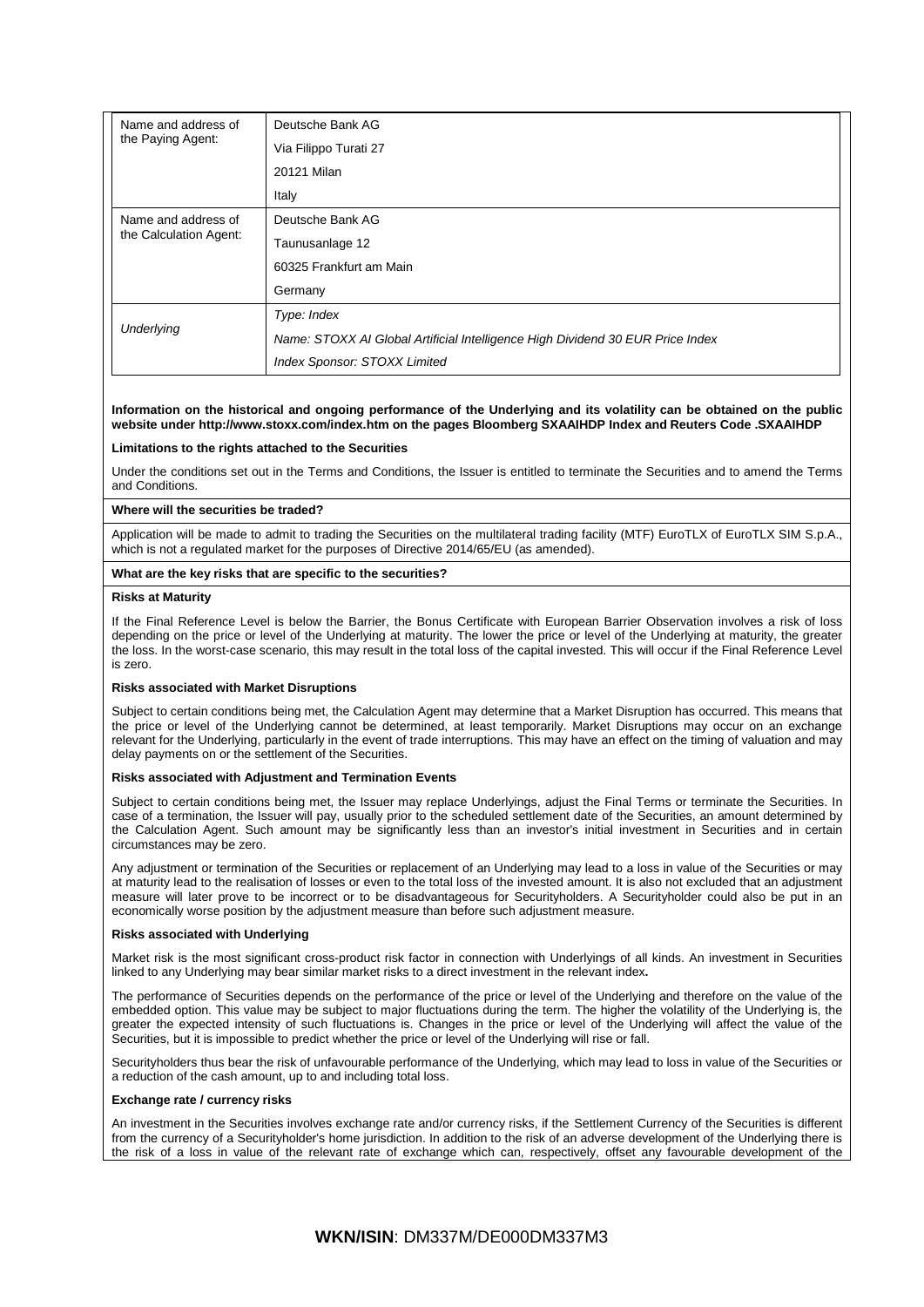### Underlying.

### **The Securities may be Illiquid**

It is not possible to predict if and to what extent a secondary market may develop in the Securities or at what price the Securities will trade in the secondary market or whether such market will be liquid. Insofar and as long as the Securities are listed or quoted or admitted to trading on a stock exchange, no assurance is given that any such listing or quotation or admission to trading will be maintained. Higher liquidity does not necessarily result from a listing, quotation or admission to trading.

If the Securities are not listed or quoted or admitted to trading on any stock exchange or quotation system, pricing information for the Securities may be more difficult to obtain and the liquidity of the Securities may be adversely affected. The liquidity of the Securities may also be affected by restrictions on offers and sales of the Securities in some jurisdictions.

Even where an investor is able to realise its investment in the Securities by selling this may be at a substantially lower value than its original investment in the Securities. Depending on the structure of the Securities, the realisation value at any time may be zero (0), which means a total loss of the capital invested. In addition, a transaction fee may be payable in respect of a sale of the Securities.

#### **Regulatory Bail-in and other Resolution Measures**

Laws enable the competent resolution authority to also take measures in respect of the Securities. These measures may have an adverse effect on the Securityholders.

If the legal requirements are met in respect of the Issuer, Bafin as the resolution authority, may, in addition to other measures, write down Securityholders' claims from the Securities in part or in full or convert them into equity (shares) of the Issuer ("**Resolution Measures**"). Other Resolution Measures available include (but are not limited to) transferring the Securities to another entity, varying the terms and conditions of the Securities (including, but without limitation to, varying the maturity of the Securities) or cancelling the Securities. The competent resolution authority may apply Resolution Measures individually or in any combination.

If the resolution authority takes Resolution Measures, Securityholders bear the risk of losing their claims from the Securities. In particular, this includes their claims for payment of the cash amount or redemption amount or for delivery of the delivery item.

### **Section D – Key information on the offer of securities to the public and/or the admission to trading on a regulated market**

**Under which conditions and timetable can I invest in this security?**

#### **General terms, conditions and expected timetable of the offer**

#### **Offering Period**

The offer of the Securities starts on 16 March 2021 and ends with the close of 26 March 2021 (end of primary market). In any case the offer ends with expiry of the validity of the Prospectus, unless another prospectus provides for a continued offer.

The Issuer reserves the right for any reason to reduce the number of Securities offered.

#### **Cancellation of the issuance of the** *Securities*

The Issuer reserves the right for any reason to cancel the issuance of the Securities.

#### **Early closing of the offering period of the Securities**

The Issuer reserves the right for any reason to close the Offering Period early.

### **Categories of potential investors to which the Securities are offered and whether tranche(s) have been reserved for certain countries**

Qualified investors within the meaning of the Prospectus Regulation and non-qualified investors.

The offer may be made in Italy to any person which complies with all other requirements for investment as set out in the Securities Note or otherwise determined by the Issuer and/or the relevant Financial Intermediaries. In other EEA countries, offers will only be made pursuant to an exemption under the Prospectus Regulation.

#### **Issue price**

EUR 100 per Certificate

**Amount of any expenses and taxes specifically charged to the subscriber or purchaser**

| Expenses included in the price (per Security): ex-ante entry costs:                           | 1.59406%                               |                |  |  |
|-----------------------------------------------------------------------------------------------|----------------------------------------|----------------|--|--|
|                                                                                               | ex-ante exit costs:                    | $0.00 \%$      |  |  |
|                                                                                               | ex-ante running costs on yearly basis: | Not applicable |  |  |
| Other expenses and taxes:                                                                     | none                                   |                |  |  |
| Details of the admission to trading on a regulated market                                     |                                        |                |  |  |
| No application has been made to admit the Securities to the regulated market of any exchange. |                                        |                |  |  |
|                                                                                               |                                        |                |  |  |

### **Why is this prospectus being produced?**